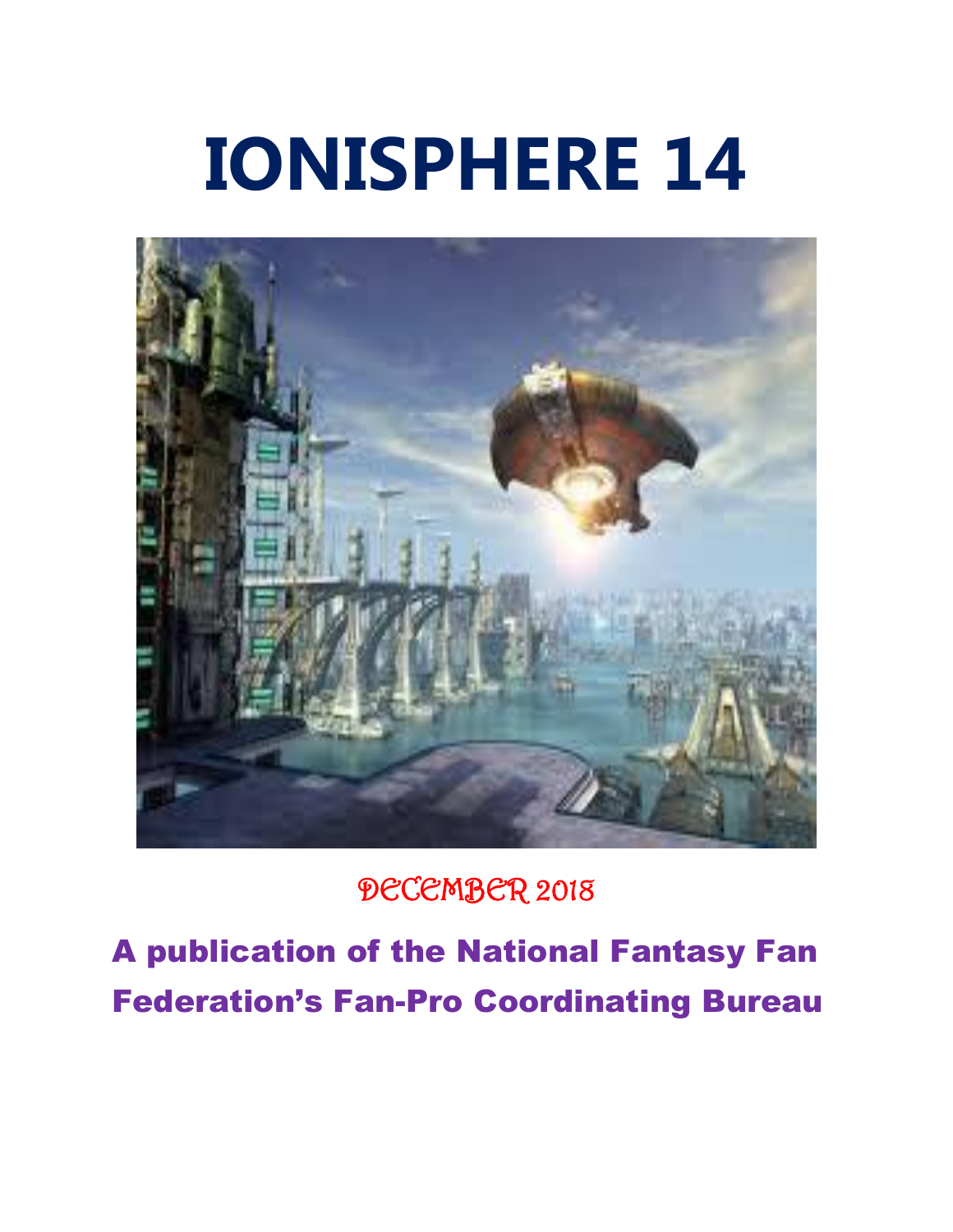Ionisphere is produced by John Thiel, Bureau Chief, who takes his residence at 30 N. 19<sup>th</sup> Street, Lafayette, Indiana 47904. Contact at [kinethiel@mymetronet.net](mailto:kinethiel@mymetronet.net).

Ionisphere (may be abbreviated as IO) is a bi-monthly publication distributed by the N3F and available also via [http://efanzines.com](http://efanzines.com/) . All correspondence is welcome; send to the editorial address or editorial email address.

## **STAFF MEMBERS**

**JOHN THIEL,** Bureau Head, address as above **JEFFERSON SWYCAFFER,** Pro Contact, Post Office Box 15373, San Diego, California 92175-5373, email [abontides@gmail.com](mailto:abontides@gmail.com). **JON SWARTZ, Fan Contact,** 12115 Missel Thrush Ct., Austin, Texas 78750, email [jon\\_swartz@hotmail.com](mailto:jon_swartz@hotmail.com) .

**JOHN POLSELLI,** Ground Adjutant, 29077 Salrio Drive, Menifee, California 92584-6501.

**JEFF REDMOND, 1335 Beachwood NE, Grand Rapids, Michigan** 49505, email [redmondjeff@hotmail.com](mailto:redmondjeff@hotmail.com) .

IONISPHERE represents the National Fantasy Fan Federation's Fan-Pro Coordinating Bureau, the purpose of which is to improve relations among fans and pros, editors and writers, by means of information and increased interchange. You'll see our latest doings here. It is also our means of interchange with the membership. We have a total email distribution with the members.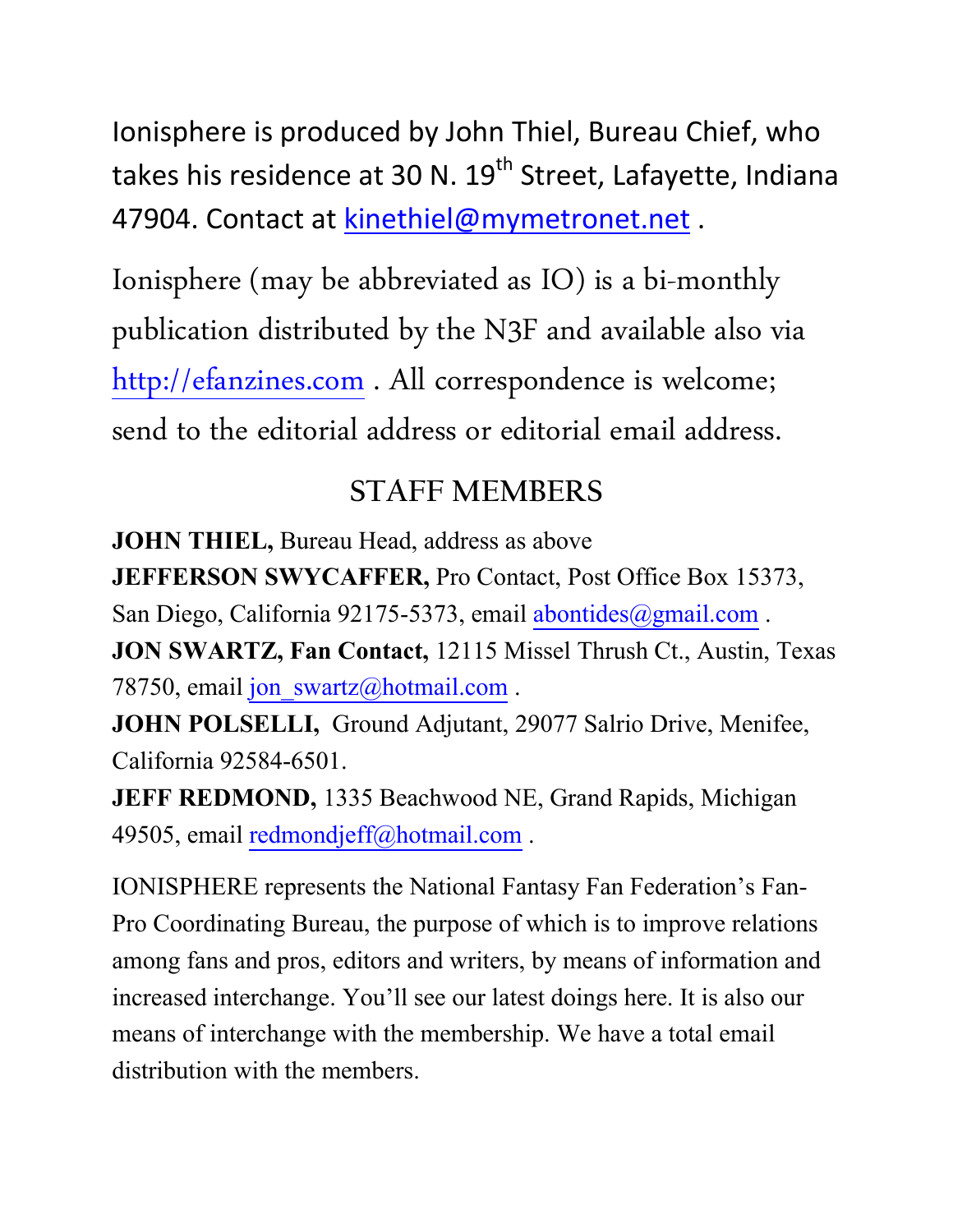# Editorial



## What Have We Accomplished?

 We're getting into our third year now with this bureau, and the membership might well be asking, "What has this bureau, no longer so new, accomplished?" I might be wondering that same thing, as far as moving ahead is concerned, but one of our accomplishments I can point to is the establishing and developing of this bureau, as well as providing the membership with something to read, as, for example, with our always interesting interviews, which have included the editor of ASIMOV'S SF and the editor of AMAZING STORIES. That's greater contact between fans and pros right there, and as we provide email addresses on the people interviewed, the members can go beyond merely reading the interviews if they wish to. Our fan interviews might result in some good correspondence, too, if readers were to take advantage of it. Nothing to talk about? Talk about fandom! That's what we're beginning to do here.

 Here I might want to recall President Kennedy's statement about a not dissimilar topic: "Ask not what your country can do for you, ask what you can do for your country." The N3F needs activity from its membership.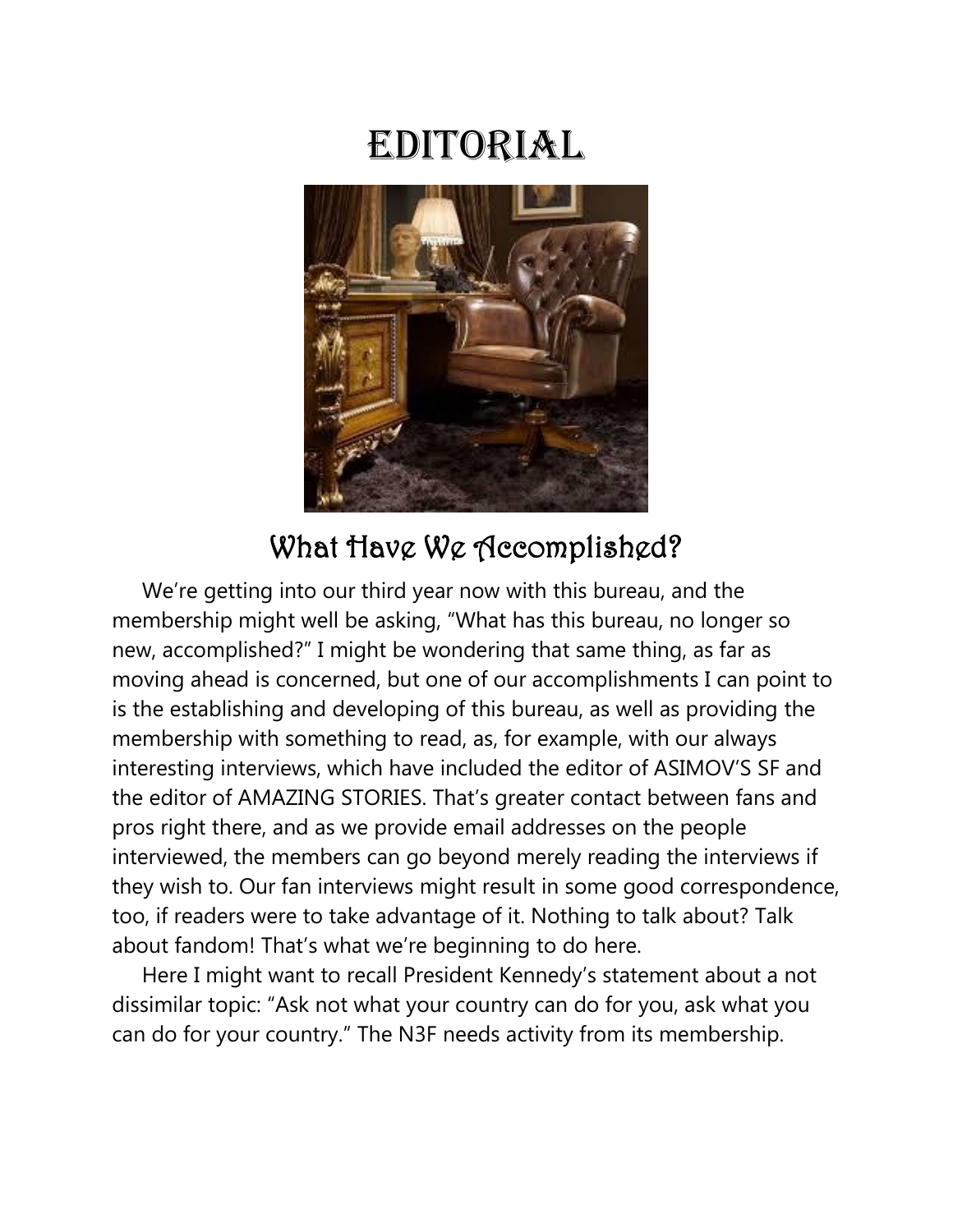#### Behind the Scenes by Jeffrey Redmond



**The New Doctor Who on BBC America**

 If you love Doctor Who then you'll need to find every excuse to do nothing else but watch "The 13 Days of Doctor Who". It's here directly from BBC America, which is airing every episode from the most recent ten seasons of the cult classic series.

The event kicked off on September  $25<sup>th</sup>$ , 2018. Every episode stars Christopher Eccleston, David Tennant, Matt Smith, and Peter Capaldi, airs and leads up to the premiere of Jodie Whittaker as the Thirteenth Doctor.

The new season premiered on October  $7<sup>th</sup>$ , 2018, with the times set as announced. It has been followed up by an encore which takes place in what is the show's new regular prime time evening slot on Sunday nights.

 Obviously, they're really trying to pull at your heartstrings to get the ratings up. It isn't that hard, as Whovians are eager for the chance to re-watch some of their favorite episodes in the scheduled times.

 The latest series marks the arrival of Jodie Whittaker, the Thirteenth Doctor. She's a super smart force of nature, alongside a team of new and delightful characters. This series is full of action, adventure, humor, and thrills. It's a great drama everyone can enjoy. Alongside Jodie's Thirteenth Doctor is an all-new cast with Bradley Walsh, Mandip Gill, and Tosin Cole.

 Showrunner (executive producer) Chris Chibnall says, "Jodie Whittaker's Thirteenth Doctor has landed onto the nation's screens. It's thrilling to think there are children encountering Jodie's Doctor who've never seen the show before. She'll be forever their Doctor. You never forget your first."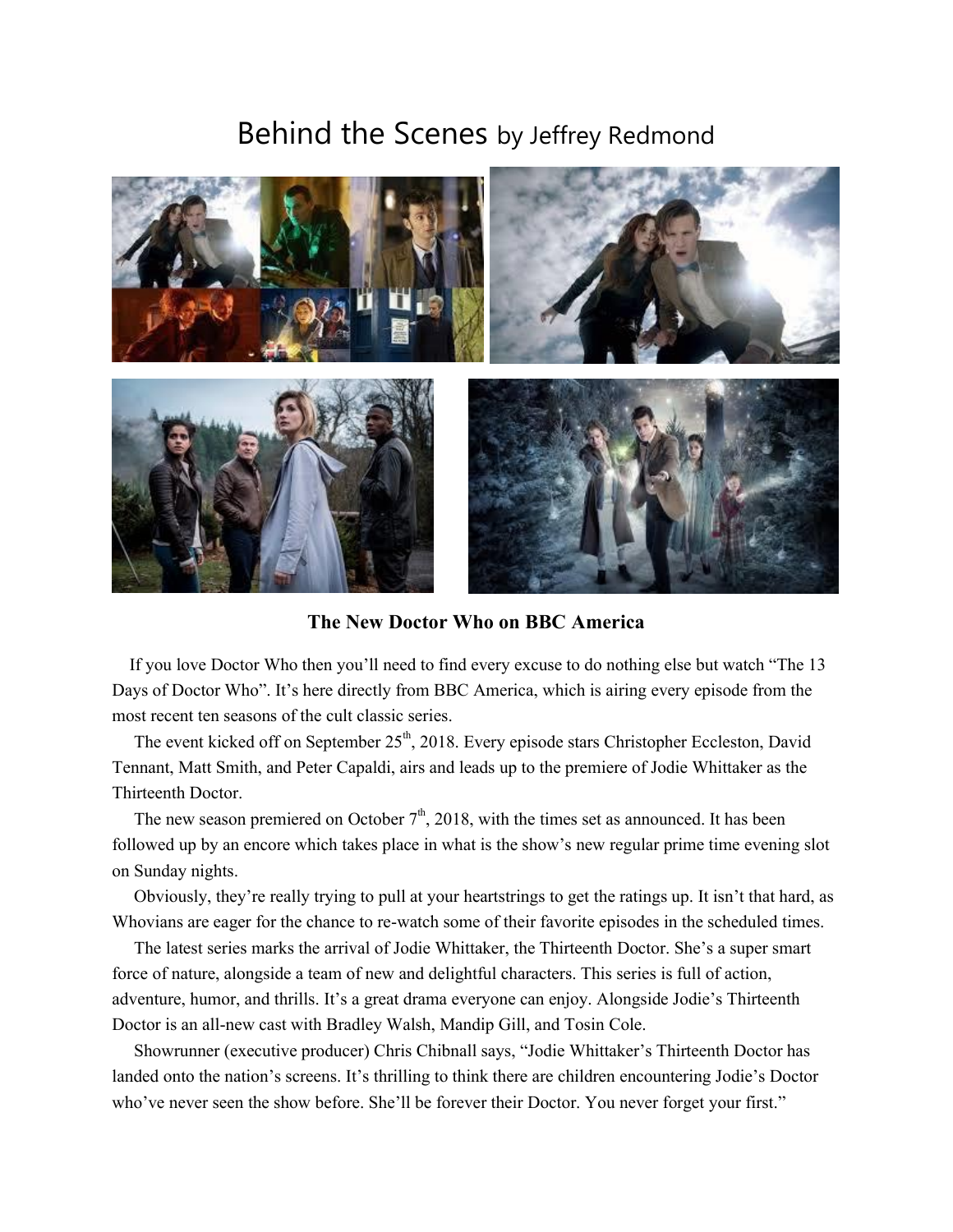Alongside Jodie, there's the delightful ensemble of new characters for the audience to fall in love with, led by the incomperable Bradley Walsh.

 So get your popcorn and hunker down for Sunday night adventures in space and time, with the Thirteenth Doctor and her new best friends. The journey is here. If you've never seen the show before, this is a great season to start with. It doesn't require an encyclopedic knowledge of Doctor Who to get into it.

 The show has a very rich history from the past fifty-five years. The wonderful thing about this is every time there's new cast members and new Doctors or new companions, the show is regenerated in a literal sense with the character. New energy is brought into it. The producers wanted to make it into a series that was very inclusive, because for people like us we're all very new Whovians as well. We're introduced into this world as new fans will be on this season.

 If you're a fan of the show already, it has everything you'd expect. It's got new monsters and fantastic new worlds. It also has worlds that we're familiar with, but are maybe seen from different points of view. It honors everything that has gone on before, but it now has a different burst of energy with all the new cast members. Doctor Who is for everyone and anyone.

 This season is ten stand-alone episodes, so you have contained story-lines within every episode. And there is a huge series character arc for many of the characters. But if you come in at episode five, you'll get a stand-alone story which feels like a film, and which stands up amongst all the television that's available to everyone now.

 There's the constant themes of friendship, loyalty, and survival. All things that are very human, interlaced with things that are very far from human and familiar. It's thus a very inclusive world.

 When we watch TV and movies, we want to feel engrossed and excited, particularly in this world and *genre.* Doctor Who in itself is its own genre. So you can enjoy it feeling like a roller coaster ride.

 But do viewers need to have seen Doctor Who before to enjoy this series? No, not at all. This series itself is a perfect stepping-on point.

With this new Doctor Who there's a new beginning, a new opportunity for people to join the show as viewers. It's for people who might have drifted away, or who haven't seen the show for a few years, or ten years, or twenty years. It's a great time to remind people of how amazing Doctor Who is, and to have a restart. But also, it's a great time for a new generation of children and families to start the habit of gathering around the television together to watch this funny, scary, extraordinarily entertaining show!

 It's not just a reboot. It's that great, unique thing which is built into every Doctor Who. A fresh start happens every few years. This is no different from when Tom Baker changed to Peter Davidson, or when the show went from black and white to color, with Patrick Troughton handing over to Jon Pertwee. The show has a history of renewal, while also staying faithful to what it's always been.

 The amazing thing about Doctor Who is this fresh start every few years, which brings the whole new jolt of energy to the show, and hopefully encourages the next generation of audiences to try the show, while also reminding existing audiences of why they love it.

Casting a new actor also brings in new opportunities to think about where the show is, think about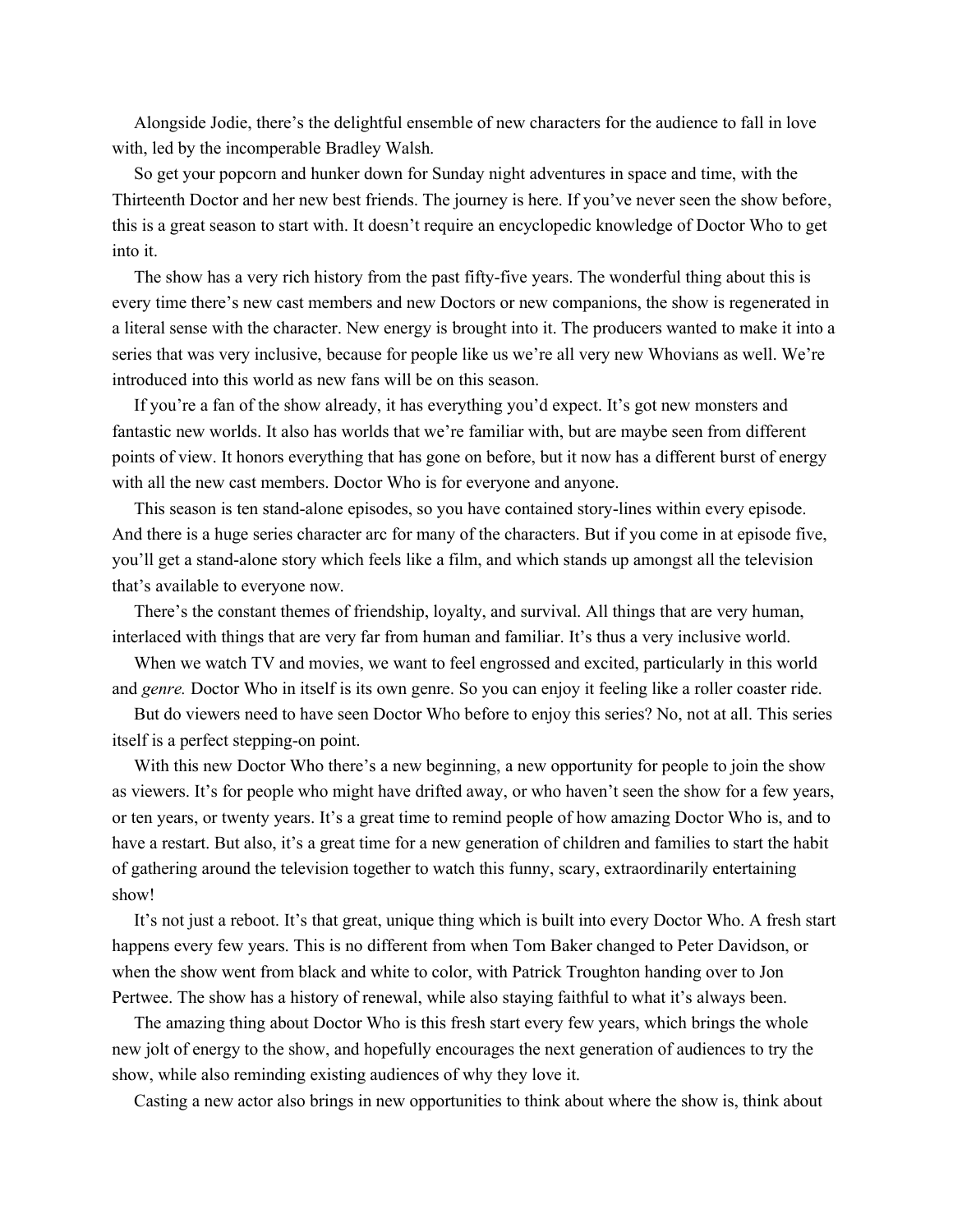where the world is, and think about where you might want the stories to go. There's a fresh set of stories that are engaged with, and resonate with, the world we live in now.

 Viewers can continue to expect emotion, action, adventure, monsters, far-off planets, and huge alien vistas. We can also continue to expect a lot of humor, a lot of warmth, and more great characters.

 There's four ideal new friends for you to meet, as they go through the past, present, and future. And you meet some incredible people from history, while going to battle on alien planets, as well as fight threats closer to home. It's really a whole array of dirrerent stories. Ten individual stories that show off the range of the Thirteenth Doctor and her friends, but also of the show as a whole. So you can expect everything you've ever loved about Doctor Who.

 Thus, more than anything, it's hopefully incredibly entertaining,as this series has something for absolutely everyone. If you've seen Doctor Who before, you're going to be getting all the stuff you love. If you've never seen it before, this is the place to start, and you're in for a rollicking ride.

 Jodie, Mandip and Tosin, and the different directors who have come in with the fantastic crew, are the elements most enjoyable about Doctor Who. Viewers are especially excited by Jodie. She is an exceptional actress with the energy she has, because she's still so young, and her talent is truly extraordinary.

 Critics have exclaimed that this new dawn for Doctor Who is grounded, exciting, fantastic, unpredictable, beautiful, and timeless. The cast and crew are fantastic, because they work hard and are so enthusiastic.

 The new series of Doctor Who will remain forward-thinking, innovative, bold, and brave. It returned to us on Sunday  $7<sup>th</sup>$  October 2018, and it will thrive.

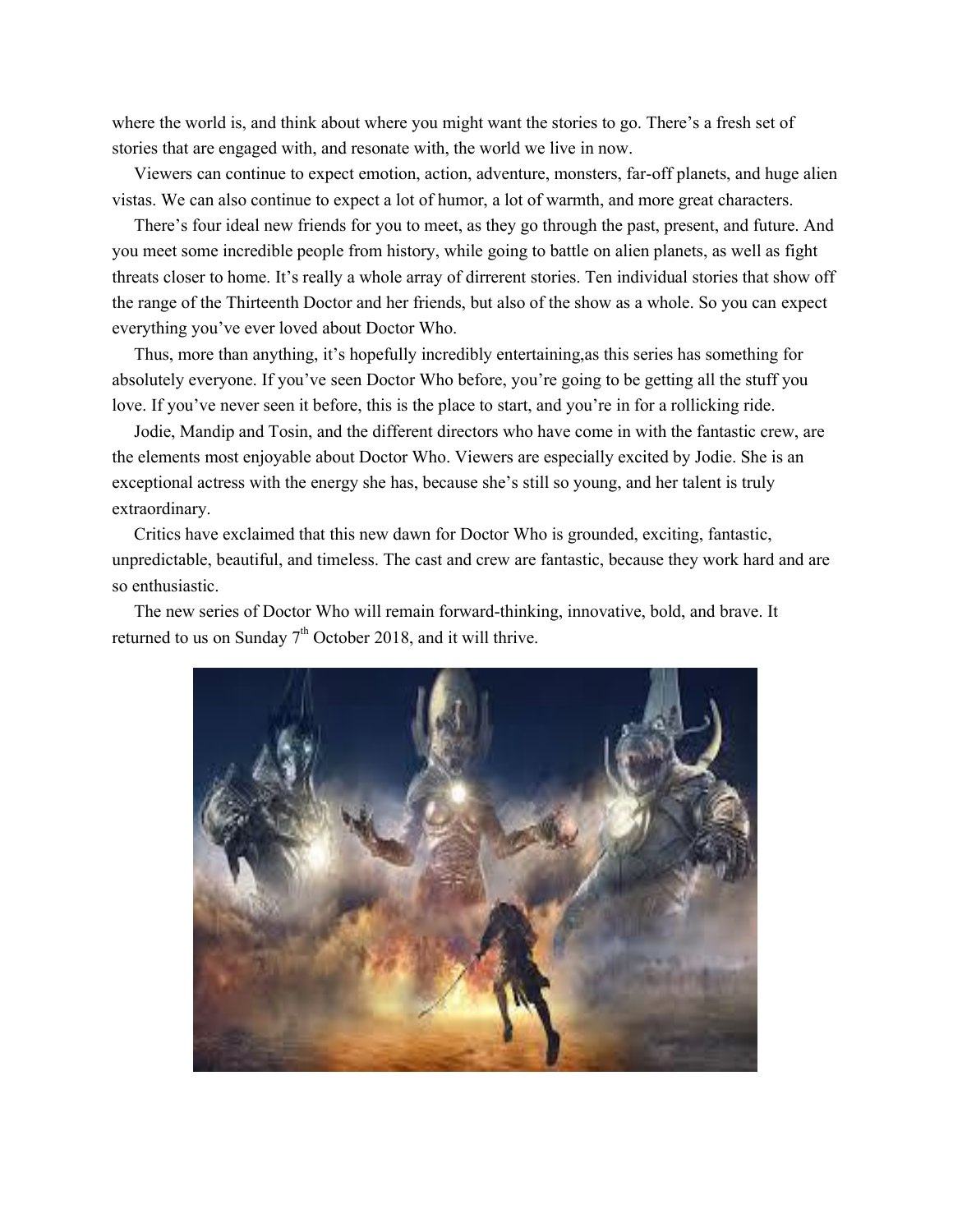#### Science Fiction and Fantasy Conventions

 They say conventions are an excellent way for fans to meet other fans and writers and develop acquaintances. The following are conventions due to be held in the near future, along with their locations. If any of them are near you, you might want to get further information about them and perhaps attend them.

**Windycon,** Lombard, Illinois, November 9-11 **Fantasy Masquerade Ball,** Essex Junction, Vermont, November 10 **Philcon,** Cherry Hill, New Jersey, November 16-18 **Super Power Con,** Southampton, United Kingdom, November 17-18 **Anglocon,** Seattle, Washington, November 30-December 2 **Weekend of Wizardry,** Tacoma, Washington, December 6-9 **Chattacon,** Chattanooga, Tennessee, January 25-27, 2019 **Galaxyfest,** Colorado Springs, Colorado, February 1-3 **Capricon,** Westin, Illinois February 14-17 **Life, the Universe, and Everything,** Provo, Utah, February 14-16 **Boscone,** Boston, Massachusetts, February 15-17 **AnachroCon,** Atlanta, Georgia, February 15-17 **Pensacon,** Pensacola, Florida, February 22-24 **ConNooga,** Chattanooga, Tennessee, February 22-24 **Escapade,** Los Angeles, California, February 22-24 **Mysticon,** Roanoke, Virginia, February 22-24 **Whimsey Con,** Denver, Colorado, March 1-3 **MidSouthCon,** Memphis, Tennessee, March 15-17 **Norwescon,** Seattle, Washington, April 18-21 **Corflu,** Rockville, Maryland, May 2-5 **Confluence,** Pittsburgh, Pennsylvania, July 26-28 **Multiverse Science Fiction and Fantasy Convention,** October 8-20 **Amazicon,** Essington, Pennsylvania, November 15-17

 Further descriptions of science fiction conventions can be found at <https://www.upcomingcons.com/science-fiction-conventions> .

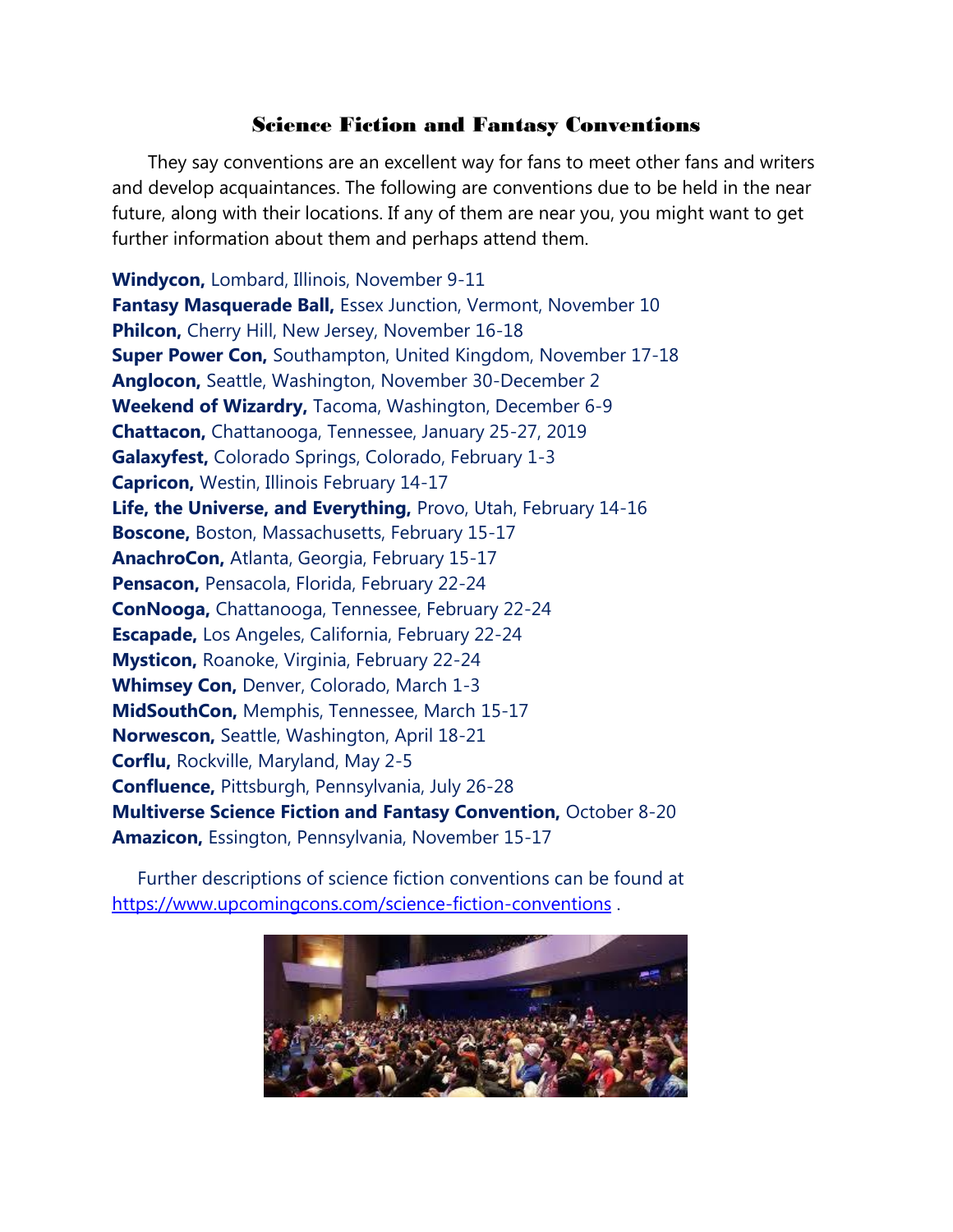## Interview with the president

In this issue we interview our NFFF President, George Phillies.



## Interview conducted by John D. Swartz with added questions by the editor

George Phillies is an SF fan, physicist, and author. He was recently elected as Fellow of the New England Science Fiction Association. He also owns the largest collection of board war games in the world.

 Phillies was born July 23, 1947, in Buffalo, New York, first son of Eustace G. Phillies, M.D., and Clara Phillies. He grew up in Kenmore and Williamsville, New York, finished as salutatorian at the Williamsville Central High School, and went to M.I.T. in Cambridge, Massachusetts. While at M.I.T., Phillies earned degrees of Bachelor of Science in physics and life sciences, as well as Master of Science and (in 1973) Doctor of Science degrees in physics. He then joined the Harvard-MIT Health Sciences and Technology program as a researcher, followed by moves to the USLA Department of Chemistry, the University of Michigan Department of Chemistry, and finally the Worcester Polytechnic Institute Department of Physics. In 2015 he retired with the rank of Professor of Physics.

 A long-time member of our National Fantasy Fan Federation (N3F), he has served as a Bureau Head and on the club's Directorate. He was elected President of N3F in 2015 and re-elected for terms in 2016, 2017, and 2018. He is running again for this office in 2019.

Phillies currently edits The National Fantasy Fan, Tightbeam, and Eldritch Science. He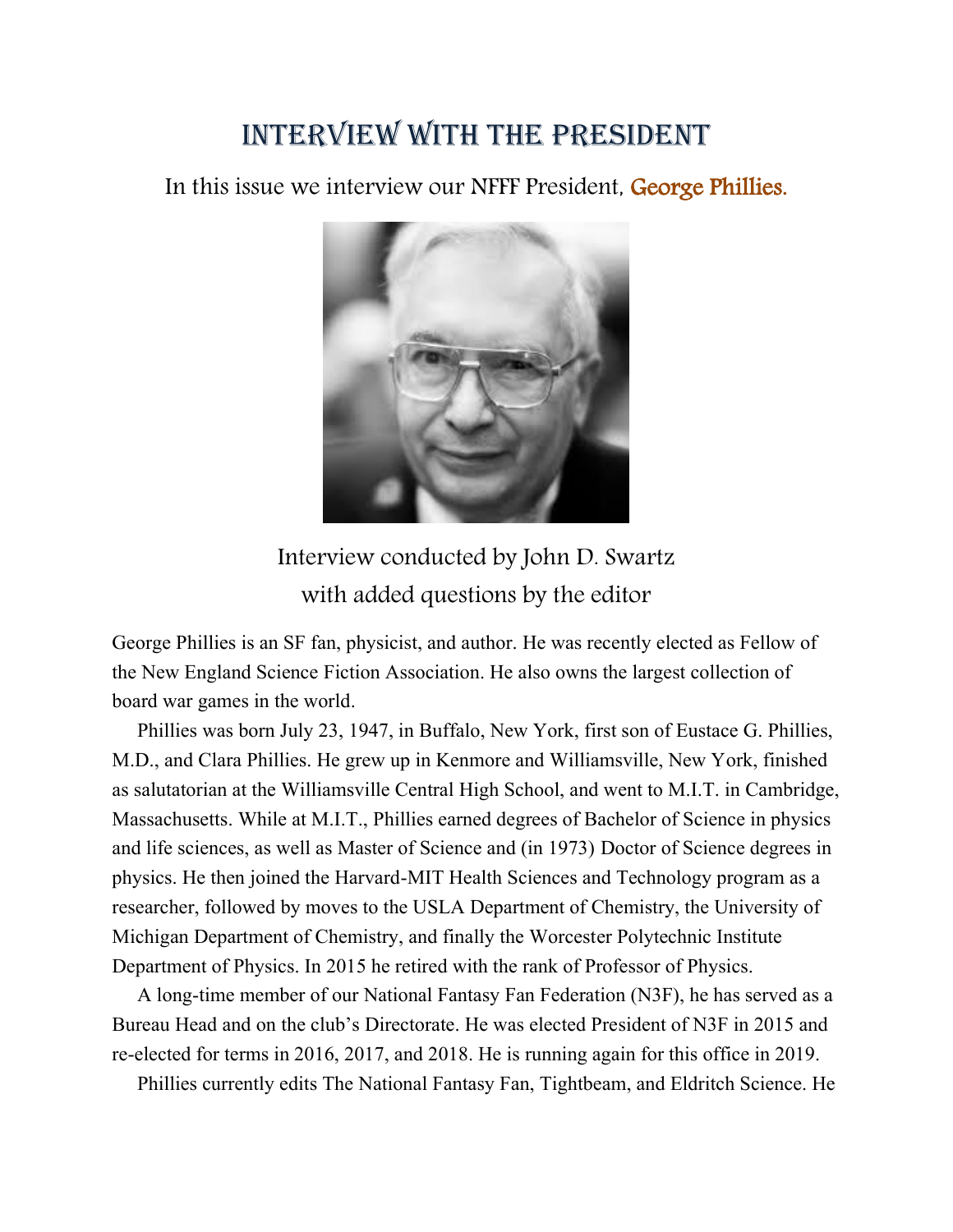is also head of the N3F Book Review Bureau and the N3F Franking Service. Phillies received the club's Franson Award in 2003 and the club's Kaymar Award in 2007.

 He contributed a short story, "Who Slays Satan", to **Geep!, The Book of the National Fantasy Fan Federation** (1987), edited by Rose Secrest. Several of Phillies' short stories have won First Prize in the NESFA short story contest. He has contributed to N'APA, APA-NESFA, The Wild Hunt, and Alarums & Excursions.

 His short story, "The Puzzle of the Peregrinating Coach", appeared in the prozine **Baen's Universe.** His published novels include THIS SHINING SEA, THE ONE WORLD, MINUTEGIRLS, MISTRESS OF THE WAVES, AGAINST THREE LANDS, and soon ECLIPSE: THE GIRL WHO SAVED THE WORLD. His published short story collection is NINE GEES. He had also published a series of five books on board wargame design, four books on Libertarian Party history and strategy, a textbook on statistical mechanics, and a monography on properties of polymer solutions.

#### **IO:** Some personal statistics, please.

**GP:** Born 1947, single. Now 71, retired, and enjoying it. It my career I have written somewhat closing on five million words, including technical papers, technical books, textbooks, heavily-researched historical works, novels, and short stories. I am retired! No more (blue) books! No more Provost's dirty looks!

**IO:** When did you first become a science fiction fan?

**GP:** I first became a fan, well, a reader and viewer, in the early 1950s. My grandparents, who at the time lived in Ellwood City, Pennsylvania, had no trouble receiving the Dumont Network, so I saw several episodes of Captain Video. This must have been in 1952; we didn't get a TV until several years later, when I carefully watched Captain Z-Ro until it vanished from the air. I later watched Rocky Jones. My reading skills developed at about the same time, so I read the likes of Tom Swift, Junior and various adult-level novels. I particularly remember FOUR FROM PLANET FIVE and Jack Williamson's DOME AROUND AMERICA.

**IO:** How did you get involved in SF fandom and the N3F?

**GP:** In 1964 I went off to MIT and joined the MIT Science Fiction Society, which that year moved from an incredibly tiny room in the basement of Walker Memorial over to its first room in the MIT student center. The MITSFS position was anti-fannish: "We're not fans, we just read the stuff". I was President of MITSFS for a bit over three years. I later for a while was active in NESFA. Early on, I contributed to several role gaming apas. In the magazine AMERICAN WARGAMER, I was the first anywhere to propose that D&D is not just a set of miniatures rules (actually, it was a variant to the Chainmail miniatures rules); it is a new branch of the wargaming hobby.

So far as I can remember I came to us (N3F) through the short story contest. That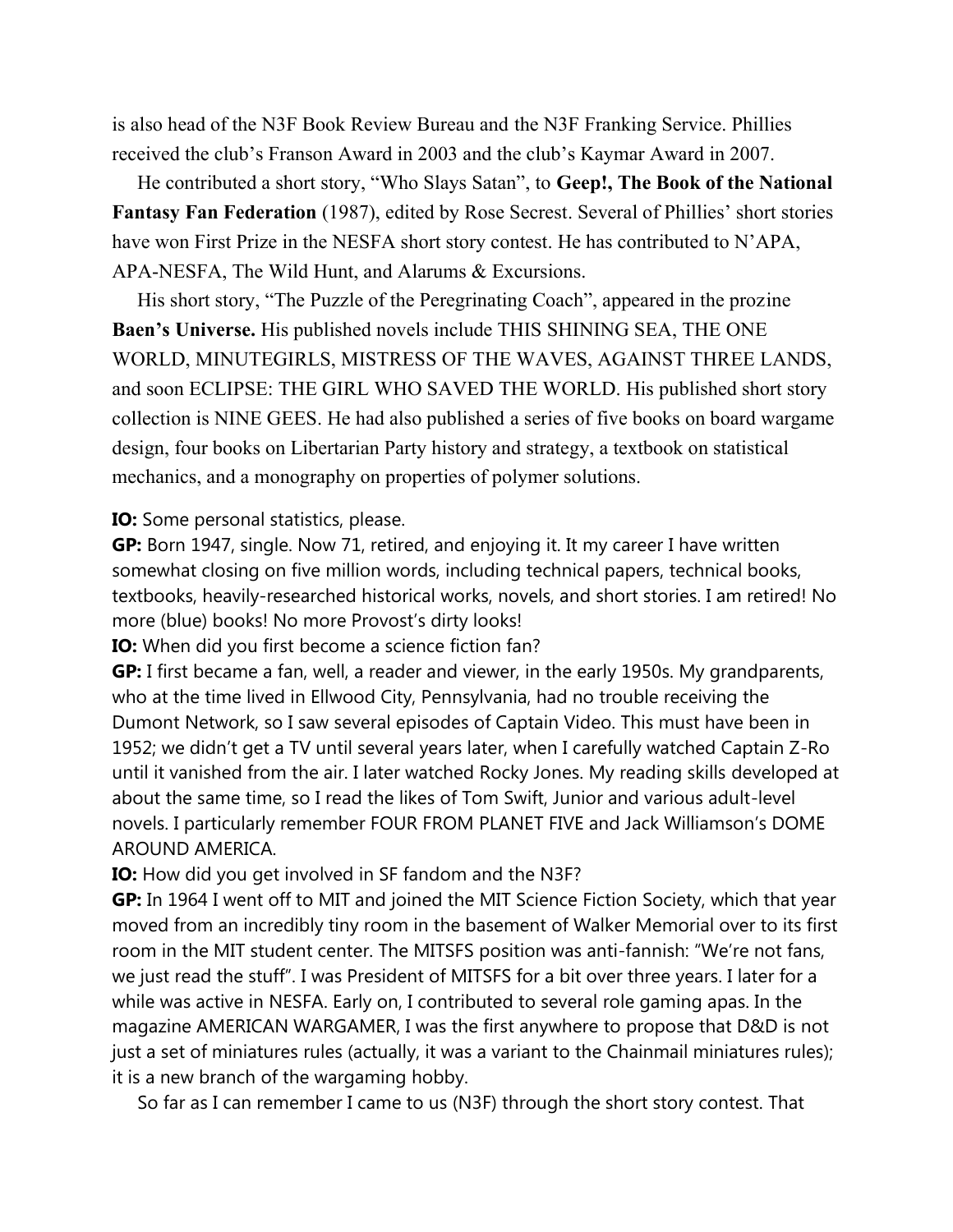was perhaps in the 1980s. I perhaps saw that mentioned in a NESFA zine.

**IO:** What interested you in science fiction and fantasy fiction?

**GP:** I enjoy reading it.

**IO:** What are some of your other interests, literary and otherwise?

**GP:** My interests are in what is now called soft matter physics, now entirely theoretical physics. My research areas have included colloid and protein solutions, surfactant micelles, and most prominently polymer solution dynamics. I substantially pioneered the optical probe diffusion technique, which was invented by a Canadian group but not exploited by them. I also do extensive theoretical research, including pioneering novel mathematical techniques. More recently I have done molecular dynamics simulations; we appeared to have confirmed the Kivelson glass model. I now have twenty-three published books and more than one hundred and seventy published papers, a textbook on statistical mechanics, and a monograph, "Phenomenology of Polymer Solution Dynamics", from Cambridge University Press.

**IO:** What are some of your other current activities?

**GP:** My other active hobby is board wargaming (hex and counter games like Stalingrad). I collect board wargames and have just short of six thousand of them, and about one hundred shelf feet of board wargaming magazines. My most recent university, WPI, has a computer game "Interactive Media and Game Development" program. I offered to teach a course on board game design, and ended up teaching two courses, for which I wrote a set of five textbooks. They are available at Amazon and on Smashwords. The courses are more or less nationally unique. You can watch them on youtube on the George Phillies channel.

 For a while I was active in politics in the Libertarian Party. I ran for Congress once, and ran for my party's presidential nomination. The New Hampshire Party actually put me on the ballot. I also served for a decade as State Treasurer and then as State Chair of the Libertarian Association of Massachusetts, and published several magazines covering Libertarian politics, including LET FREEDOM RING! And LIBERTY FOR AMERICA. These were newszines, not preaching at the choir zines.

 I am fond of gardening. You can see some of my results on my Facebook page. **IO:** Have you been at science fiction conventions? If so, which have you attended? **GP:** I attended a number of Boskones, Arisias, and Readercons, but my work schedule eventually shut down going to the first two of these.

**IO:** Have you any stories about your adventures in science fiction that you might like to tell? Meetings with noted people, projects, incidents?

**GP:** I seem to have missed much of the strange stuff. Novelists I have met include Isaac Asimov, Larry Niven, and Arthur C. Clarke. I was good friends with Hal Clement until he passed away.

**IO:** What is your history as a writer of science fiction and fantasy?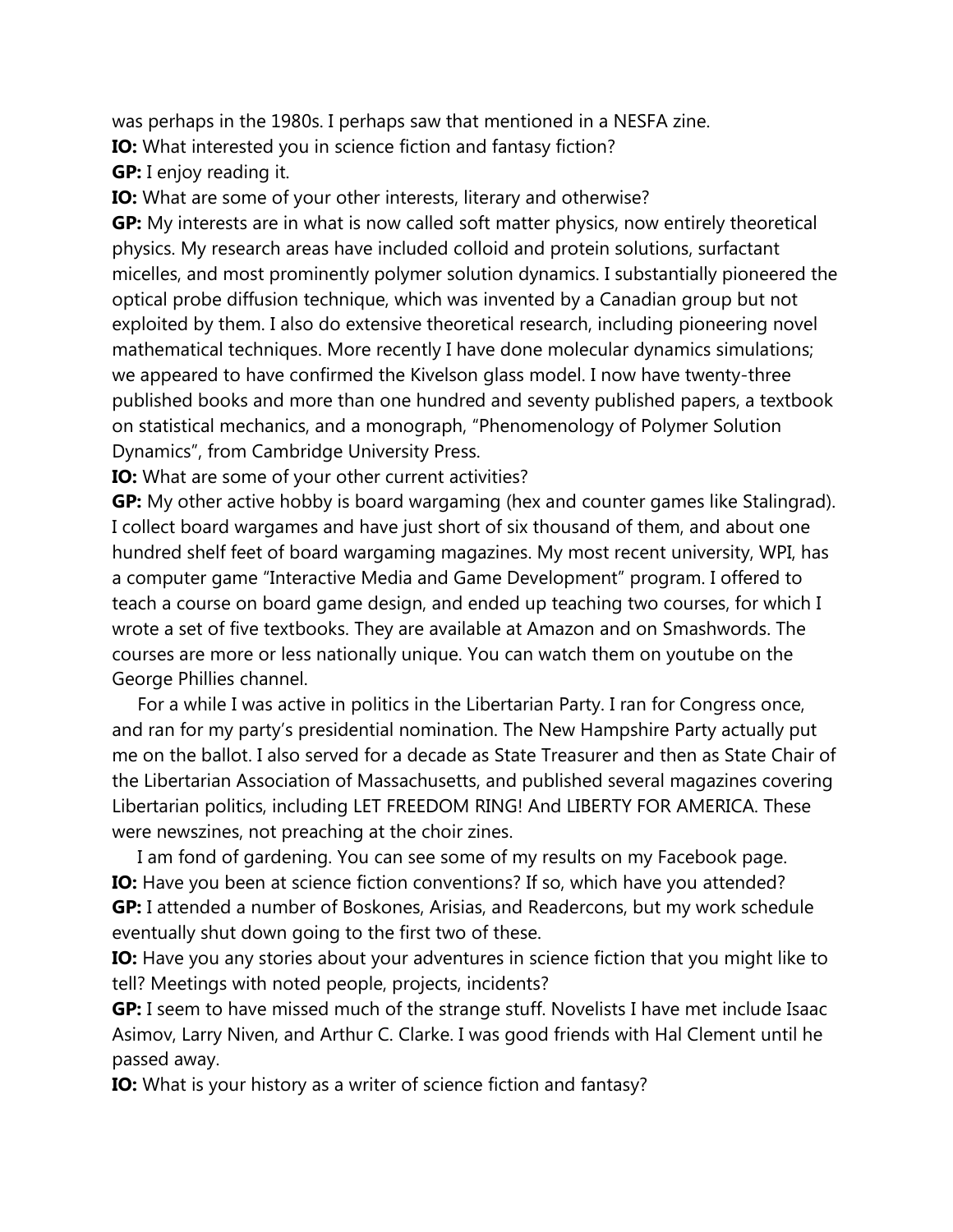**GP:** Six novels, one short story collection, one short story in the prozine **Baen's Universe.** Many other novels under way.

**IO:** What do you like to see in science fiction and fantasy? Where do you think SF has been and where do you think it will all head?

**GP:** SF has always gotten tied up in national politics. Observe the nastiness over the Hugo Awards. This is a bad deal. Fortunately the N3F has so far stayed out of these political issues. However, it appears to me that the useful book to read, to understand what is happening here in America, is David Potter's THE IMPENDING CRISIS, which covers American politics from 1845 to 1860. As late as 1858, the core political issue was unionism, keeping the country together. We passed a tipping point at which the core issue became slavery; after John Brown's raid, people stopped listening to each other and the country went to Hell in a handbasket. We appear to be recycling this chain of events, hopefully with a happier ending.

**IO:** What was fandom like when you were growing up?

**GP:** I have no idea. I never heard of it back then.

**IO:** Is there anything else you'd like to tell our readers?

**GP:** We have a club, our Federation. It is as good as we all contribute to it. If you do not contribute, if you are a passive observer, our N3F—yours and mine—is weakened. Please find a stfnal fannish activity in which you are interested, and participate. **IO:** Thank you.

Mr. Phillies can be found at many of the Facebook SF pages also.

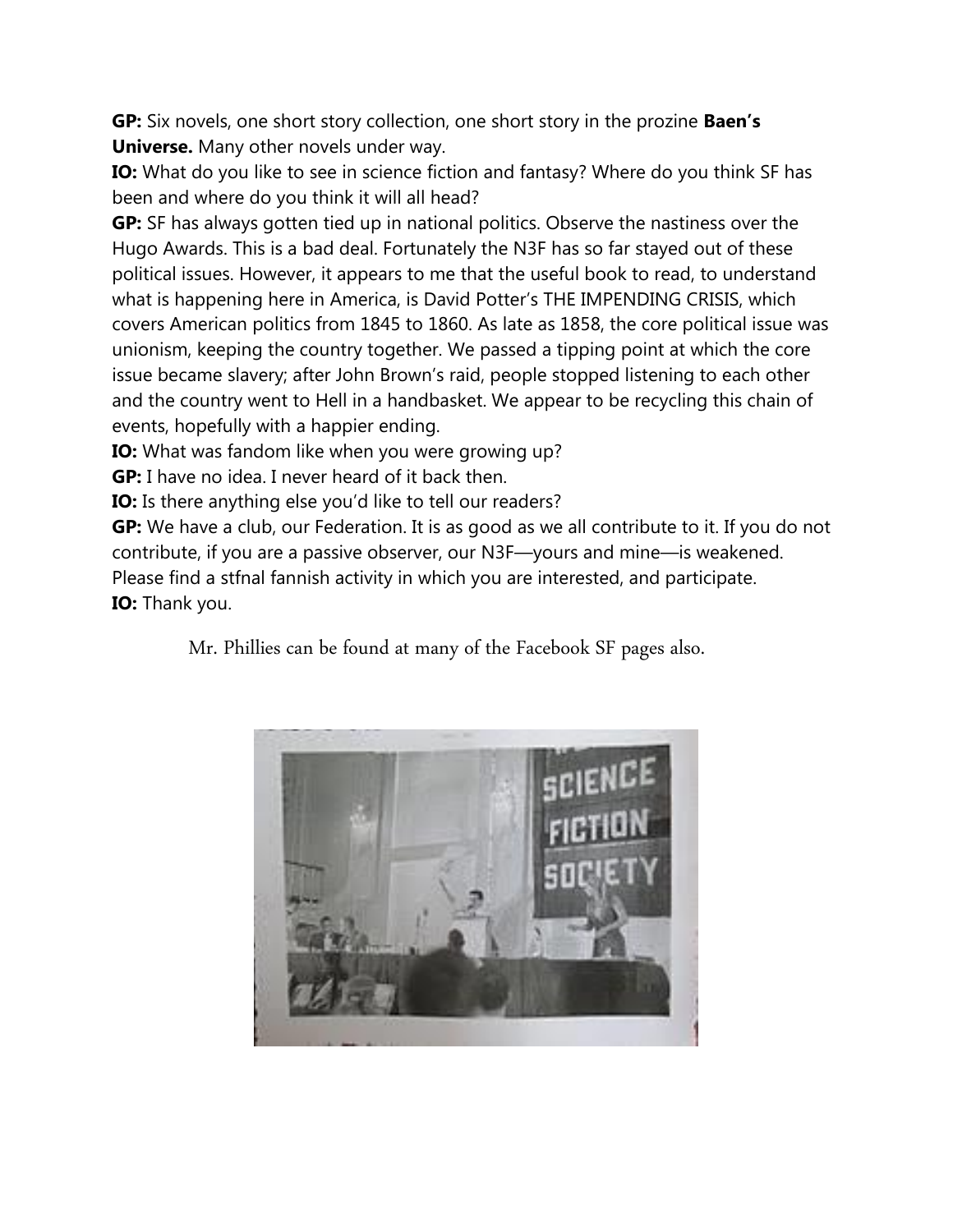# Author Interview

## Rajnar Vajra



**Rajnar Vajra has been active on the Dell Forums, and has been available at Facebook since then, and is now a member of the New Dell Forums on Facebook, having also his own Facebook page, so one can see he likes to talk about science fiction and fantasy. His friends find him frequently on their walls, I believe they're called. His writings contain controversy and sometimes bring forth controversy, which I think one may assume he likes, especially as he discusses politics on Facebook. Let's hear from him here:**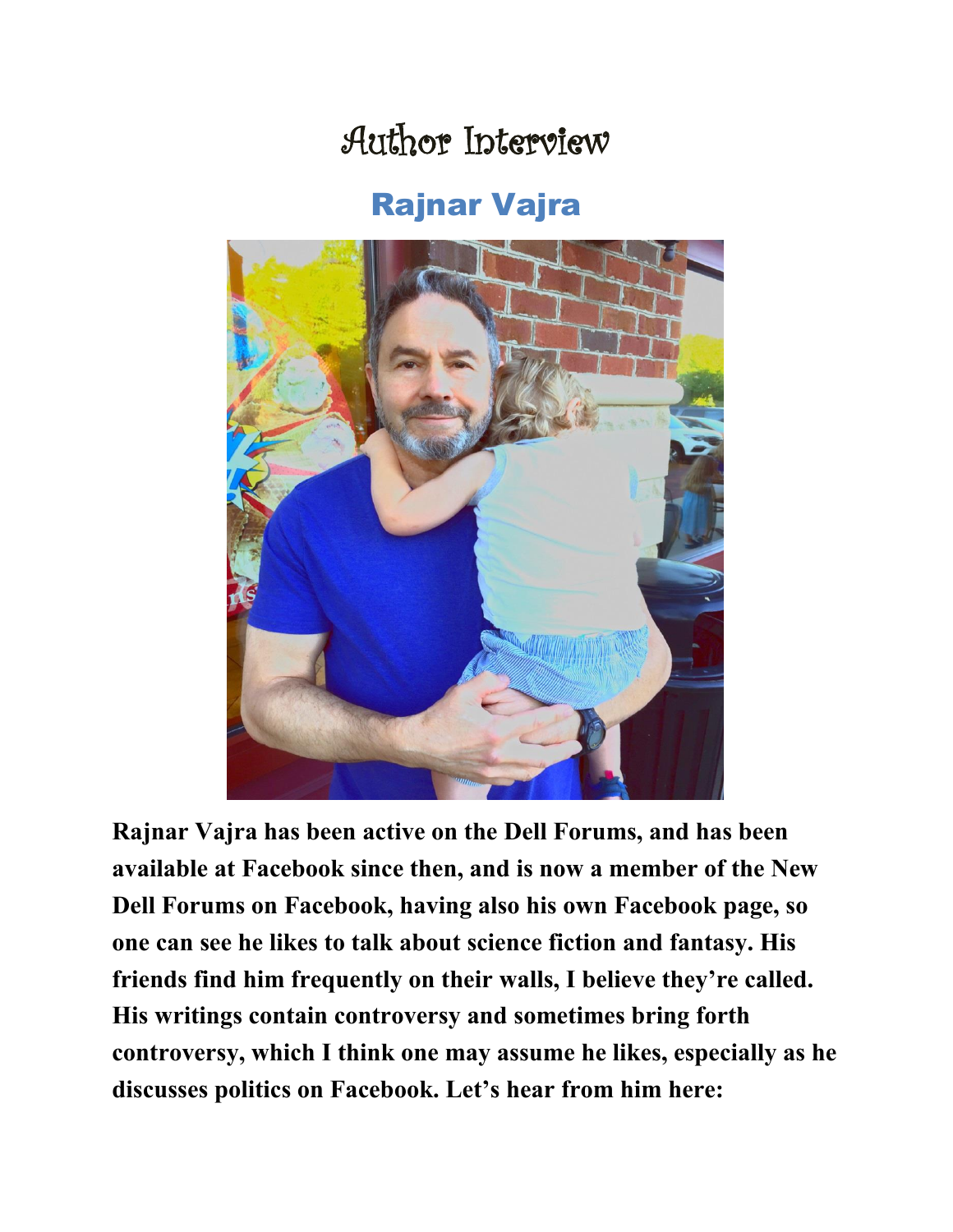**IO:** I'm starting with the first story by you I read, SHOOTOUT AT THE NOKAI CORRAL, serialized in Analog, February-May 2003. There've been various questions raised about this story, and various interpretations of it. I'd like to know what you and the editor had to say about this story before it was printed. Was there much exchange of commentary, did you have any disagreements with the editor or did he suggest any changes in the text?

**RV:** John, Dr. Stanley Schmidt was the editor of Analog at that time, and he wasn't a hands-on sort of editor asking for many changes in a work that he liked. But he made sure that whatever science the writing included was dead accurate. For SHOOTOUT, his main comment was how much he liked the characters, and that he had trouble enjoying any writing where he couldn't find at least one character to like. He didn't suggest any text changes that I recall, but I rewrote the novel a few years later, and found a lot of weak areas that I improved. By the way, after that, I sent it to a good editor in a major publishing house who kept it gathering dust for nearly seven years, and eventually told my agent that she'd lost interest in SF and would never get around to reading it. It's only recently been sent to another editor.

**IO:** Was there anything that you would cite as having influenced you in the writing of it? (It seems out of the mainstream of general sf.)

**RV:** Unlike some of my stories, which were written in part as subtle tributes to authors I love, this novel wasn't inspired by anyone in particular. However, writers who love SF, and I'm one, don't operate in a literary vacuum, and surely many other authors influence everything I write.

**IO:** Was there anything you personally wished to put across to readers in this story? **RV:** Yes. See response below.

**IO:** What would you call the major import of the story, that is, what theme or themes prevailed as it was written?

**RV:** Aside from trying to write something readers would enjoy, I wanted to demonstrate, without any hint of lecturing, some positive possibilities in how people could treat each other, and how the right kind of leader, someone who truly cared about his people and who had real humility, could bring a small group of very different individuals into harmony. Beyond that, the novel presents my answer to the troubling classical ethical question of whether the ends justify the means, specifically in the case of terrorism.

**IO:** Would you want to describe the story as it progresses, in short form, from beginning to end? There are readers who considered the story cryptic.

**RV:** The only thing I can imagine that would make SHOOTOUT cryptic is that although it was written to stand on its own, a reader would need the sequel, HIGH NEON, where the Dust Devils travel to Earth, to understand exactly what's been going on.

 I don't want to outline the entire novel—talk about spoilers!—but I'll provide a partial summary.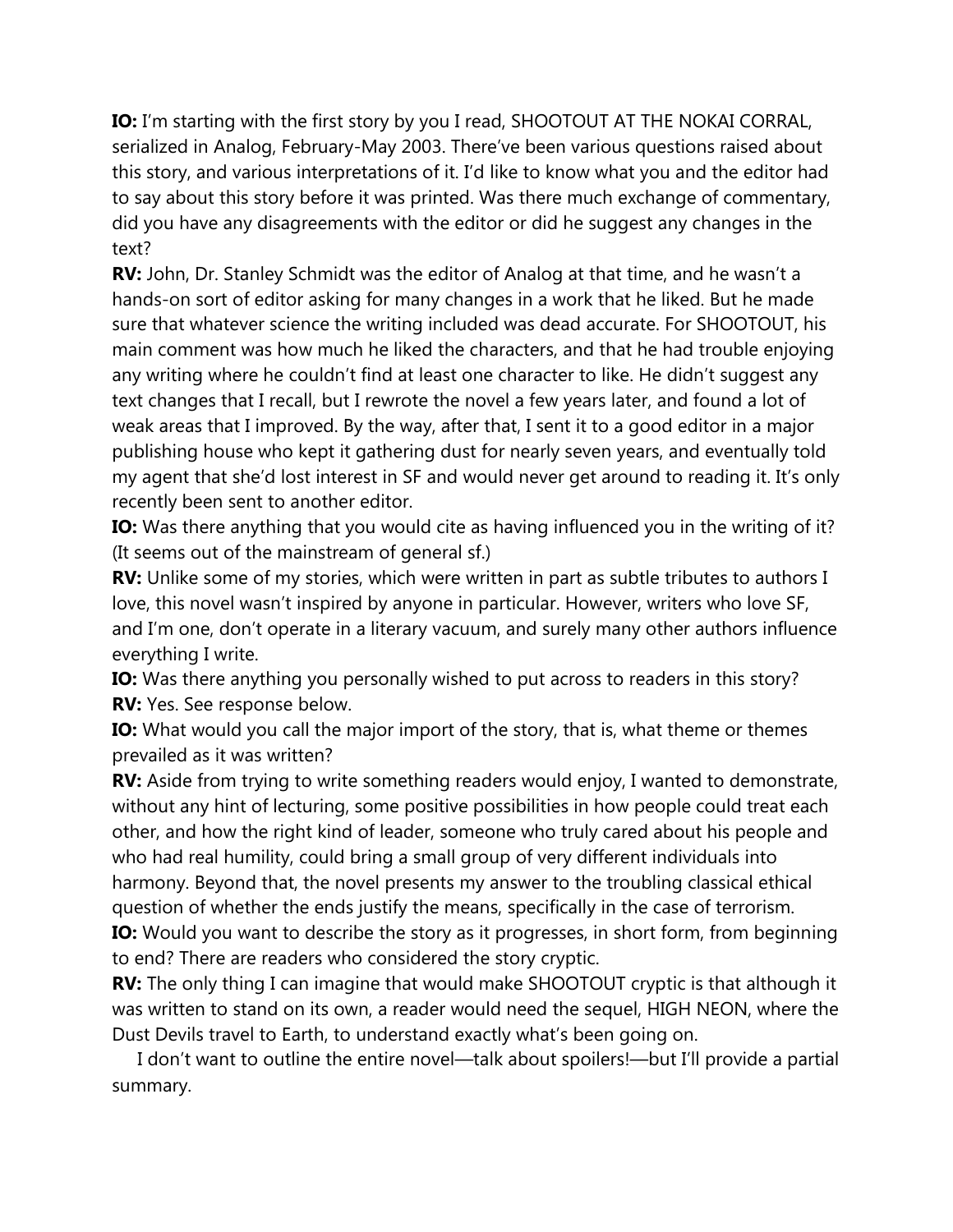By the 22<sup>nd</sup> Century, twelve extraterrestrial planets, so-called "theme worlds", have been colonized by humans. These planets have been set up as large-scale psychological and social experiments, each given a different artificial society modeled loosely on some particularly vital society from humanity's past. Earth's leaders claim these experiments have been designed to abate a terrible and growing apathy on the overcrowded, over-stimulated home world. Not all claims, however, can be trusted.

 Each planet is monitored by "proctors", military personnel representing Earth, invested with powers and advanced weaponry to squelch any hint of revolution, autonomy, or deviation from Earth's rules. They are hated and feared by citizens on every theme world but have vast resources to back up their authority.

One such world, Paladin, was given a cowboys-and-Indians *motif*, with a combination of Jews and Hindus comprising the "Indian" component since Native Americans proved unwilling to participate. Paladin was chosen as the site of an intriguing but risky secondary experiment: to see what genetic wonders a society limited to the single science of biology might produce.

Unknown to the subjects of this experiment, Earth has a specific kind of biologic wonder in mind.

 Most Paladin citizens are also unaware that they have a serious and immediate problem: someone has been systematically killing off the private marshals, Paladin's only effective answer to outlaw slingers, genetically augmented men and women. And the marshals, whose leaders are also slingers, have been keeping the situation hidden from the proctors lest the people of Paladin lose what freedoms they have.

 Shootout is the story of a physical and moral conflict between two remarkable slingers: Grand Marshal Tornado Carter and a former Grand Marshal turned outlaw, William Caine.

 Tornado Carter heads up a private law organization, the Dust Devils. He cares extravagantly for people and will spend himself ruthlessly to protect them. He is far stronger and faster than any normal human, and even most Slingers, but he's also a man who tries to replace violence with cleverness whenever possible. To a great degree, he is driven by an old personal tragedy, the death of his young brother when he was supposed to be watching the toddler.

 Tornado has come to Sunstone, a small town in the western half of Paladin's Tenderfoot Continent, because the local sheriff has sent out a request for emergency help. A large gang of especially nasty outlaws, the Mudslingers, has been repeatedly pillaging Sunstone and nearby towns. After talking with the sheriff, Tornado agrees to send for the key members of the Dust Devils—living legends with astonishing abilities such as mighty Henri Jacques, superhumanly quick Lightning Lil, and the immense and intuitive Joe Li, nicknamed Lo Pan (Pinyan for "compass") because he always knows where to point.

Tornado is appalled to learn that the leader of the Mudslingers, Dirty Jake, is really a world-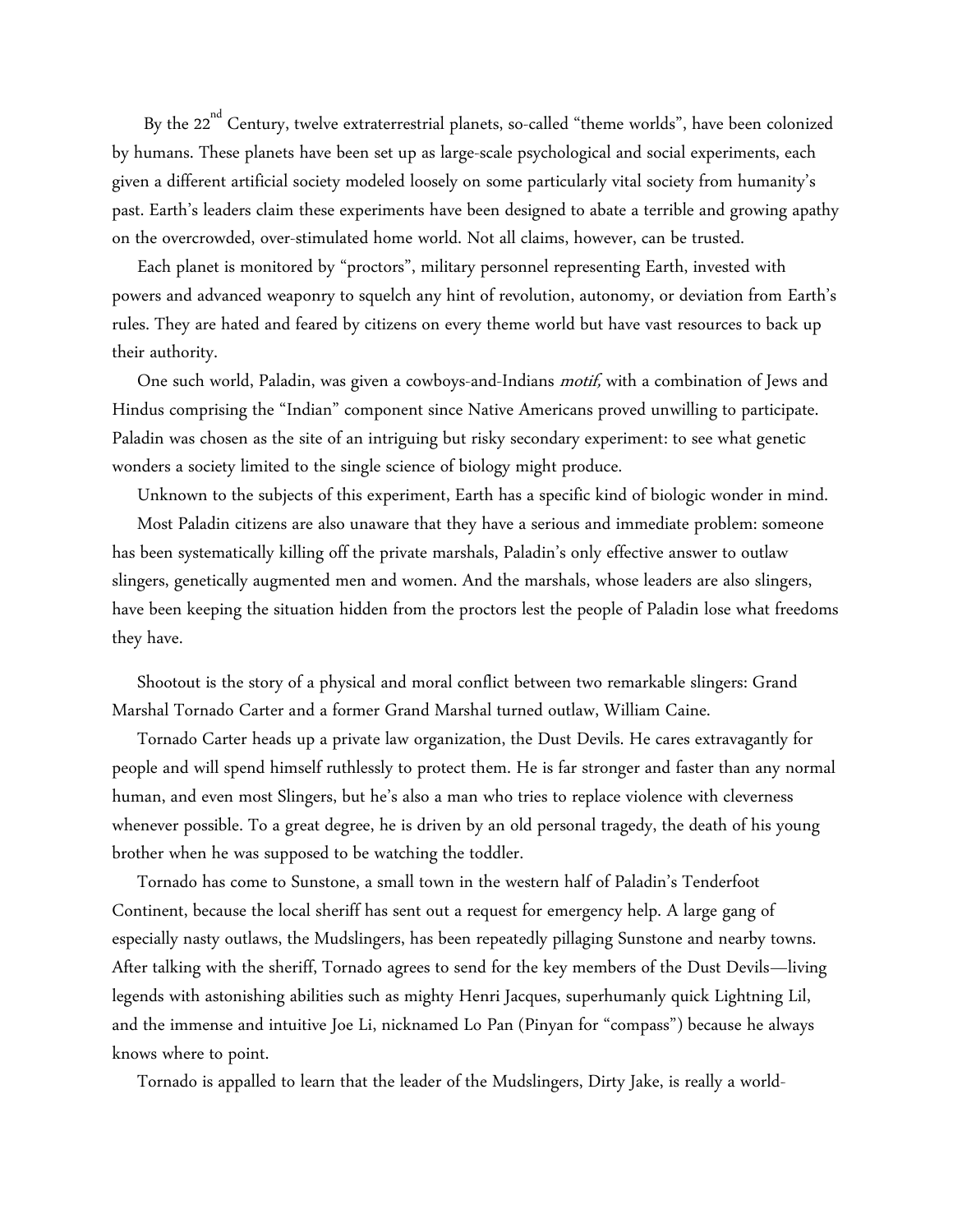renowned slinger in disguise: William Caine, generally regarded as the greatest marshal of all time. Caine was supposedly a killer in an ambush fifteen years earlier.

 Caine was once Tornado's teacher and personal idol; he can't imagine how such a good man could have become corrupt. And he can't imagine why Dirty Jake is focusing his attentions on such an unimportant area.

 The lawman, against his will, finds himself increasingly involved with the townspeople, especially Daana Rider (owner of the local saloon and a woman of many resources); Sunstone's courageous and intuitive sheriff, Chou Larker; and the brilliant Chief of the Paladin Anasazi Indians, Shining Wing Krishna.

 Tornado's protective instincts rise to new heights, but he is terribly afraid. He knows that this time, his enemy is more than his equal. William Caine wasn't just a great man, he was probably the most radically enhanced slinger in the history of Paladin.

 William Caine, on the other hand, regards himself as a righteous terrorist, doing evil things in a noble cause.

 Sixteen years ago, after his entire family was killed in a tidal wave that inundated the coastal city of Strake, Caine was devastated by grief. A friend of his, Captain Sir Gregory Tormuelson of the deepspaceship Fenris, (a glorified taxi for transporting Proctors to Paladin), made an extraordinary effort to not only help his friend, but to resolve a mystery. Tormuelson has overheard a Proctor refer to the "Richard Boone files", but investigation revealed that such files didn't officially exist. Hoping to distract Caine from his suffering and gain access to the hidden files using slinger abilities, Tormuelson broke the rules and smuggled Caine to Earth. Slingers are banned from leaving Paladin because Earth authorities regard them, rightly, as highly dangerous.

 After Caine succeeded in stealing the files, the conspirators were shocked to learn that there were three experiments taking place on Paladin, and the secret one was, by far, the most important. Paladin was set up to be a breeding ground for a kind of human warrior caste. A warrior caste created for the day, if it ever came, when the human race would encounter hostile and organized non-humans. Caine discovered that the Proctors and other Earth agents were carefully directing the flow of biological advancement, steering it toward Earth's covert goals. And he discovers the existence of a huge cache of advanced Earth weaponry, machines, and even an entire starship buried near the otherwise unimportant town of Sunstone.

 His most personally shocking discovery was that the Strake calamity had been preventable. A network of sophisticated weather satellites orbit Paladin and if local scientists were allowed to use electronics and given access to data from those satellites, the tidal wave could have been discovered in time for Strake to be evacuated.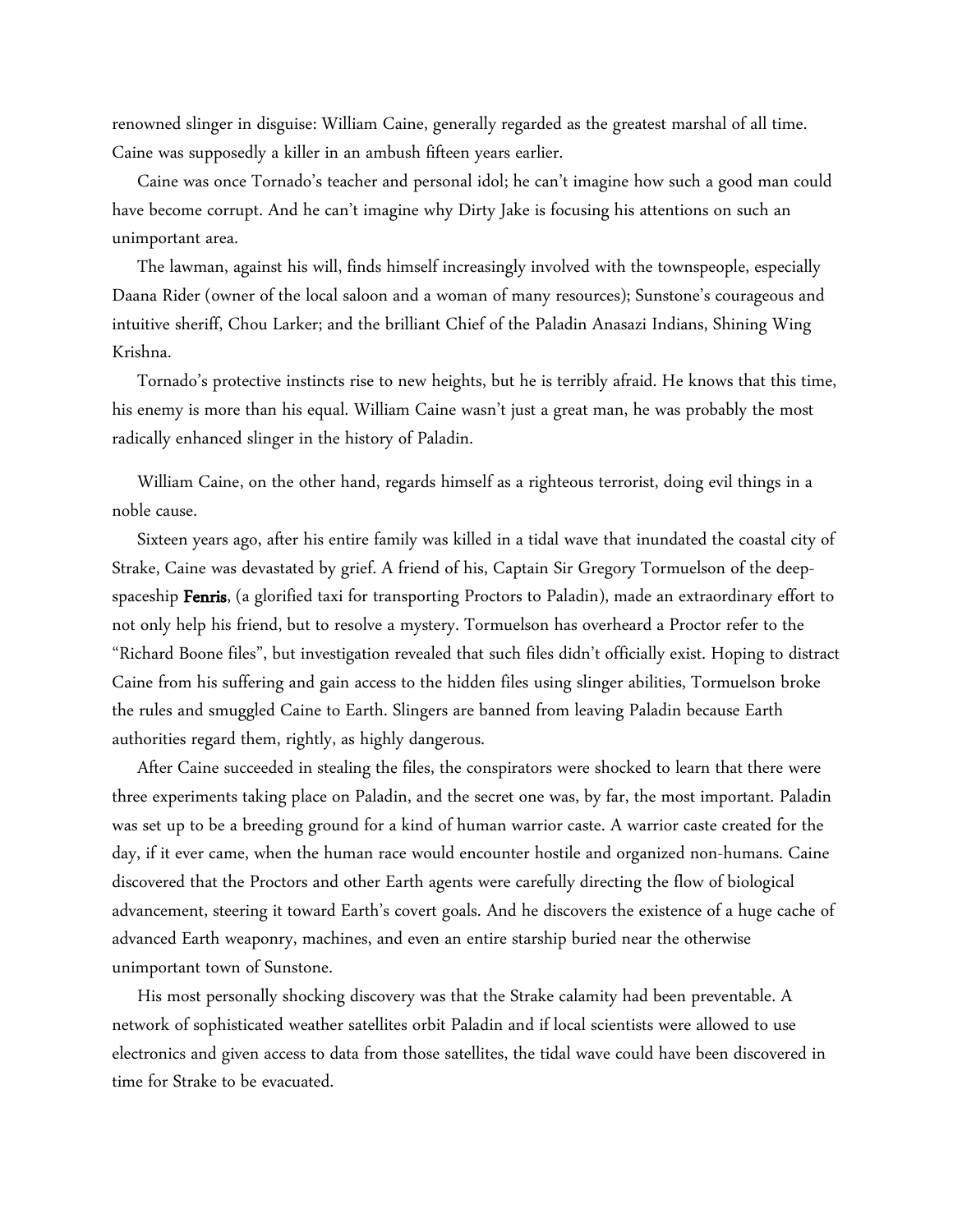Caine returned to Paladin with a mission, breaking his home planet away from Earth's control. With a surgically altered face, he set himself up as Dirty Jake, began to collect the worst kinds of outlaws for his new gang, and started implementing his new plan. The plan entailed killing off or subverting most of the private marshals, creating an emergency situation that would force the population to take some terrible risks, and defy Earth despite the proctors. And to add to the trouble he was shaping for Paladin, he began to breed a very special crop of large and highly unpleasant monsters…

 Tornado Carter learns that Caine is the man behind the marshal-assassinations. But when he learns why Caine has become a gang-leader, he finds himself in a dilemma. Duty insists that he try to defeat a man whom he still loves and respects, a man stronger and faster than he is, and who has resources he can't match including a high-tech weapon that could defeat an army of slingers. And the worst part is this: he isn't convinced that Caine is doing the wrong thing.

**IO:** Has the story been printed in hardcover or paperback editions?

**RV:** It hasn't. But I have hopes it will be along with HIGH NEON.

**IO:** Next, the Dr. Alien stories. Why did you want to do a story about an alien doctor? **RV:** These stories aren't about an alien doctor, but a human psychologist who treats aliens. Several authors have written tales on similar themes in the past, and I felt it would be fun to do my own version, and it would allow me to present glimpses not only of original and unusual alien types, but allow me vast scope in settings.

**IO:** Oh yeah, I've made that mistake before. Are there things in our society or existence that would be parallel to things in the Doctor Alien stories?

**RV:** I'd say that considering the tremendous variations in human development and individual psychology, in a sense, every psychologist is potentially dealing with aliens. **IO:** Did you think the artist chosen to illustrate this, Mr. Allemand, did a good job in showing the story to readers? Did you have any contact with him about the art? **RV:** I think John Allemand is a remarkably talented artist. The cover he did for "Doctor Alien", the first of the series, is certainly dynamic and impressive. But I had no contact with him at the time, which is a shame since I would've preferred a different appearance for my main character.

**IO:** And on your history in the field: how long have you been with science fiction? **RV:** Since the 50s, and the Tom Swift, Jr. books. But it was Harry Harrison's DEATHWORLD, and Clifford Simak's TIME IS THE SIMPLEST THING, that got me hooked. I've also loved fantasy ever since I stumbled on THE THIRTEENTH IS MAGIC in elementary school. My novel UMBRELLA JONES would fall mainly into the fantasy category, BRIGHT AND DEEP even more so, and OPENING WONDERS has more fantasy than SF elements.

**IO:** What was your first publications of a science fiction story?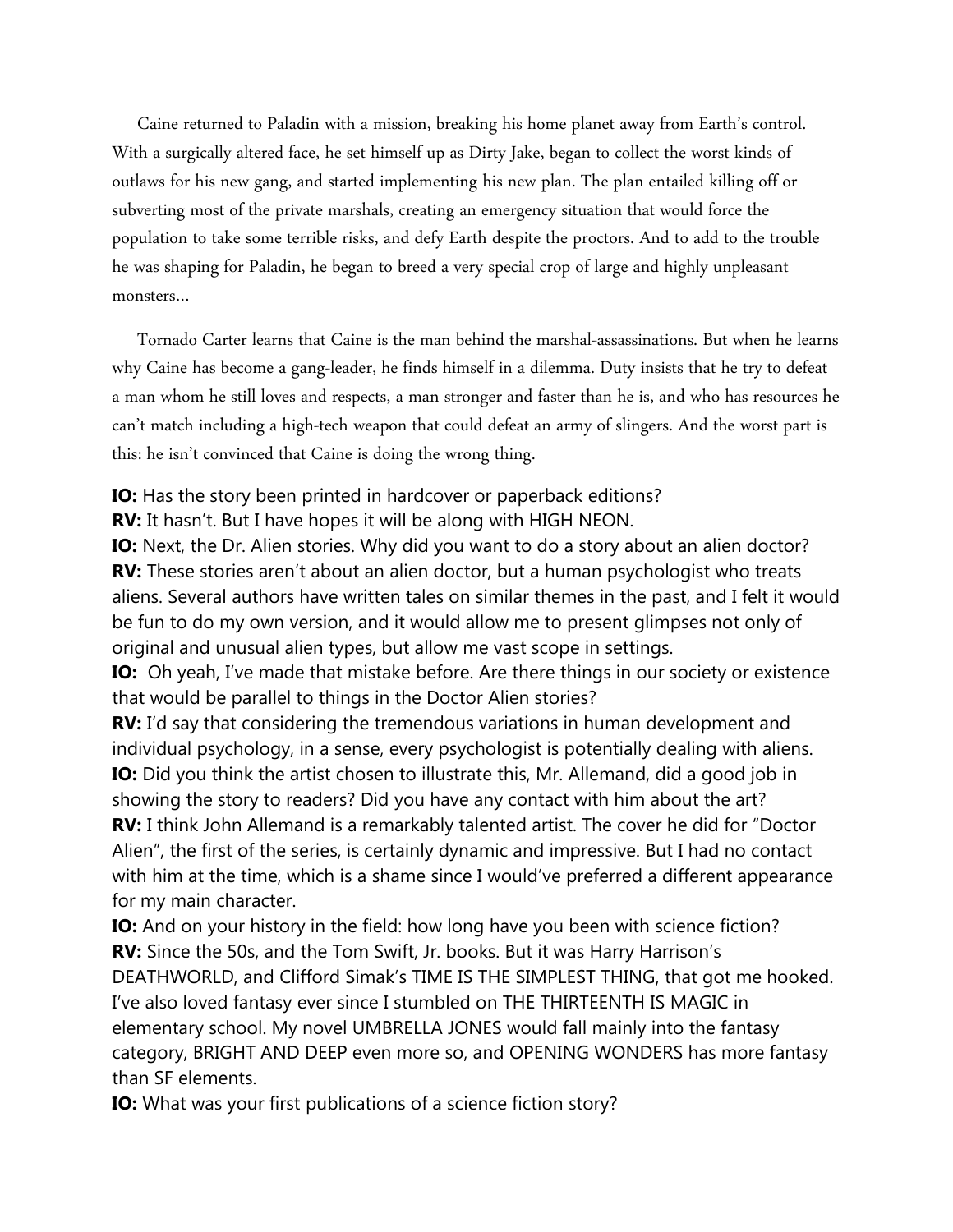**RV:** "Passing the Arboli Test" in Warren Lapine's **Absolute Magnitude**. My first Analog tale was "E-mage."

**IO:** What brought you around to reading and writing science fiction?

**RV:** As to what got me to reading SF, that's just the sort of pitfall that comes from being a voracious reader. And it was reading SF that got me interested in trying to pay back to a field that's given me so much pleasure by writing myself.

**IO:** Have you met and conversed with others who write science fiction or are editors? Who were some of them?

**RV:** Most of us who write SF have met a great many editors and writers. Too many to list.

**IO:** Have you talked much with readers of your stories who are science fiction readers? **RV:** Some, but I wouldn't say much. I'm not yet that well known.

**IO:** Have you attended any science fiction conventions?

**RV:** Sure. The World Convention a few years ago, for example; Readercon several times, Albacon last year, and I'll be attending Boscone again this year in February.

**IO:** Do you belong to any science fiction societies, organizations or clubs?

**RV:** I was a member of SFWA for twenty years but recently dropped out.

**IO:** What science fiction story ideas do you have for the future?

**RV:** That will remain my secret for now.

**IO:** What is your impression of what may come about in the future, and in the future of science fiction writing?

**RV:** I expect the societal impact of ever-improving information and entertainment technology to become increasingly evident over the next twenty years. I expect a convergence of such technology with nanotechnology resulting in great improvements in human capacities and health along with new dangers. As for societal impact, beginning with the invention of the radio and more currently ever since the invention of smart phones, we've been conducting a psychological experiment on our species on a global scale, and I'm convinced there'll be huge consequences no one can anticipate. I expect the waves that swing societies from one extreme to another will continue but hope that our species can survive long enough to make those swings smaller, more graceful, and far less hurtful.

 I suspect that the future of science fiction writing will involve, as it does right now, looking beyond obvious recent and upcoming changes in technology and how people live, and beyond that to what might be possible. SF writers can be the bellwethers of dangers and the inspiration for new explorations and new kinds of explorations. I expect that the current trend of greater inclusiveness for writers of all genders, races, and nationalities will continue, and eventually become the norm. Finally, I'd be surprised if future SF writing doesn't increasingly better balance characterization, science, and plot. **IO:** An interesting view for the future. As a final question, is there anything further you'd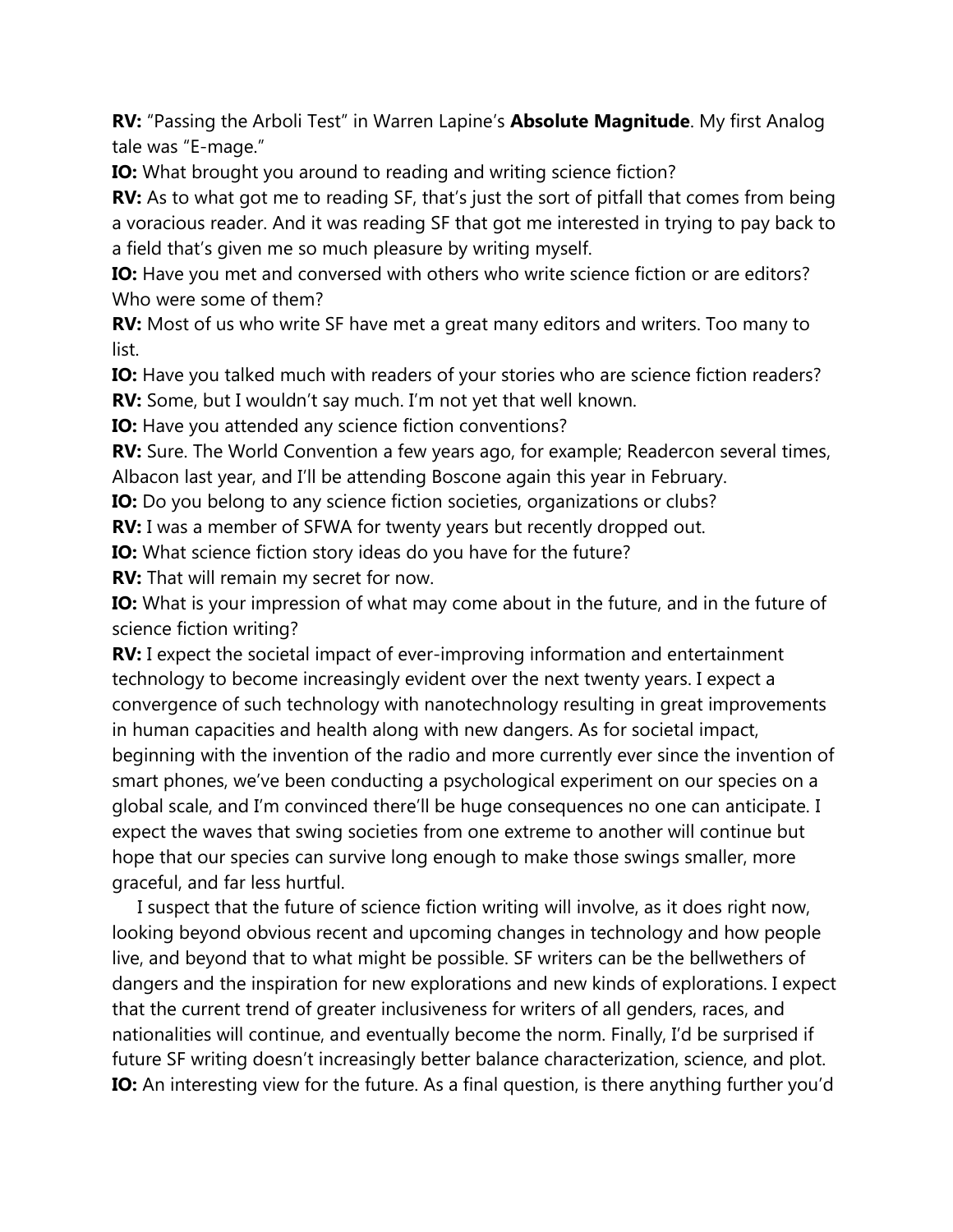#### care to say to readers of science fiction in this interview?

**RV:** I write SF and fantasy not only to try and tell a good story, but as my small way of trying to help humanity. I have no interest in forcing my beliefs on anyone, and no capacity to do so, and if I simply stated the most important things I've learned, they wouldn't make sense to many people. What I can do, however, is drop occasional hints of whatever wisdom I've managed to scrape up, like tiny seeds, in the hope that someone will absorb that seed and let it grow, or someone will understand that I've traveled a similar road to theirs, and they aren't alone.

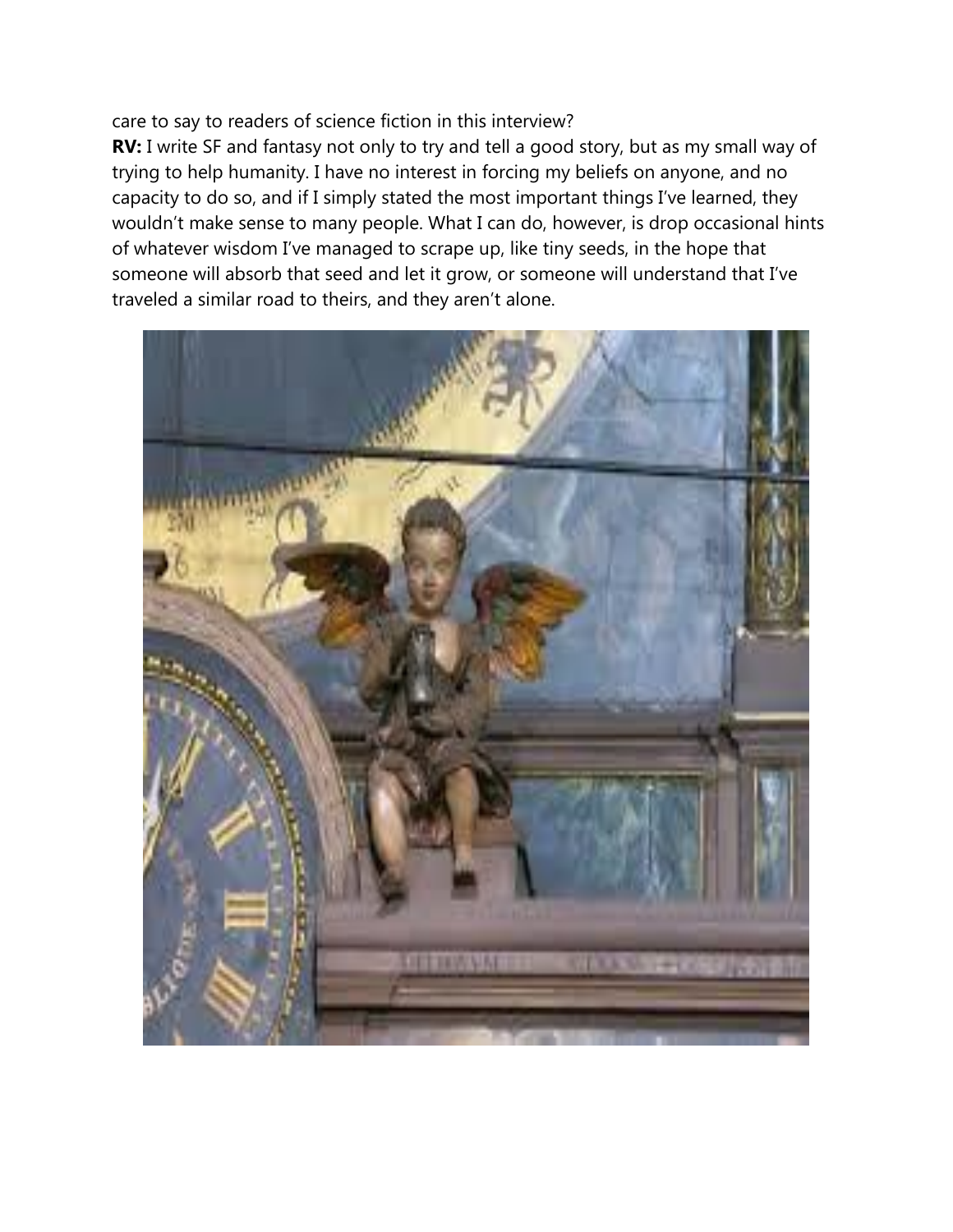### **LETTERS**



**GARY LABOWITZ,** [garylabz51@gmail.com](mailto:garylabz51@gmail.com) : IO 13 has arrived here and is a nice clean layout and easy to read ezine. I spend a lot of time on my computer reading and I suppose this has become a fairly common way with most activities in today's world. But here is, at least, a LOC for you. The very fact of what processes it will go to before anyone else sees it is part of the focus and direction of my comments.

 N3F was (and is partially, still) a way for fans of that crazy Buck Rogers stuff to communicate. The only connections were local clubs, cons and meetings of some sort, and postal contacts for letters and fanzines. The letter columns of prozines provided a very tiny window of exposure, also, and was one entry point into fandom.

 But the major activities, both in contact with others and in dealing with obtaining and/or collecting science fiction was via the mail system. Very slow, expensive, and not very conducive to international contact. But that's what we had. It worked fairly well, given the times, but only for those of us in the great FAPA desert (meaning the noncoastal areas serviced almost completely by mail, unless you had the time and money and inclination to travel a lot to go to conventions.) For the younger set getting into fandom (as I was) mail and a local fan club (filled with adults and pretty boring to me) was all there was to fandom. Of course I was reading a lot of science fiction, using the library, the science fiction book club, paperbacks, used book stores, and buying used science fiction books and magazines through the mail…with all those sticky dimes and quarters taped down on index cards. This last method was facilitated by the Kaymar Trader, which was my only way to get anything cheap, and eventually got me into publishing and more active fannish activity.

 All this changed for the normal reasons and one new innovation. The normal reasons were the growing up process, other interests intruding, like school, work, marriage, etc.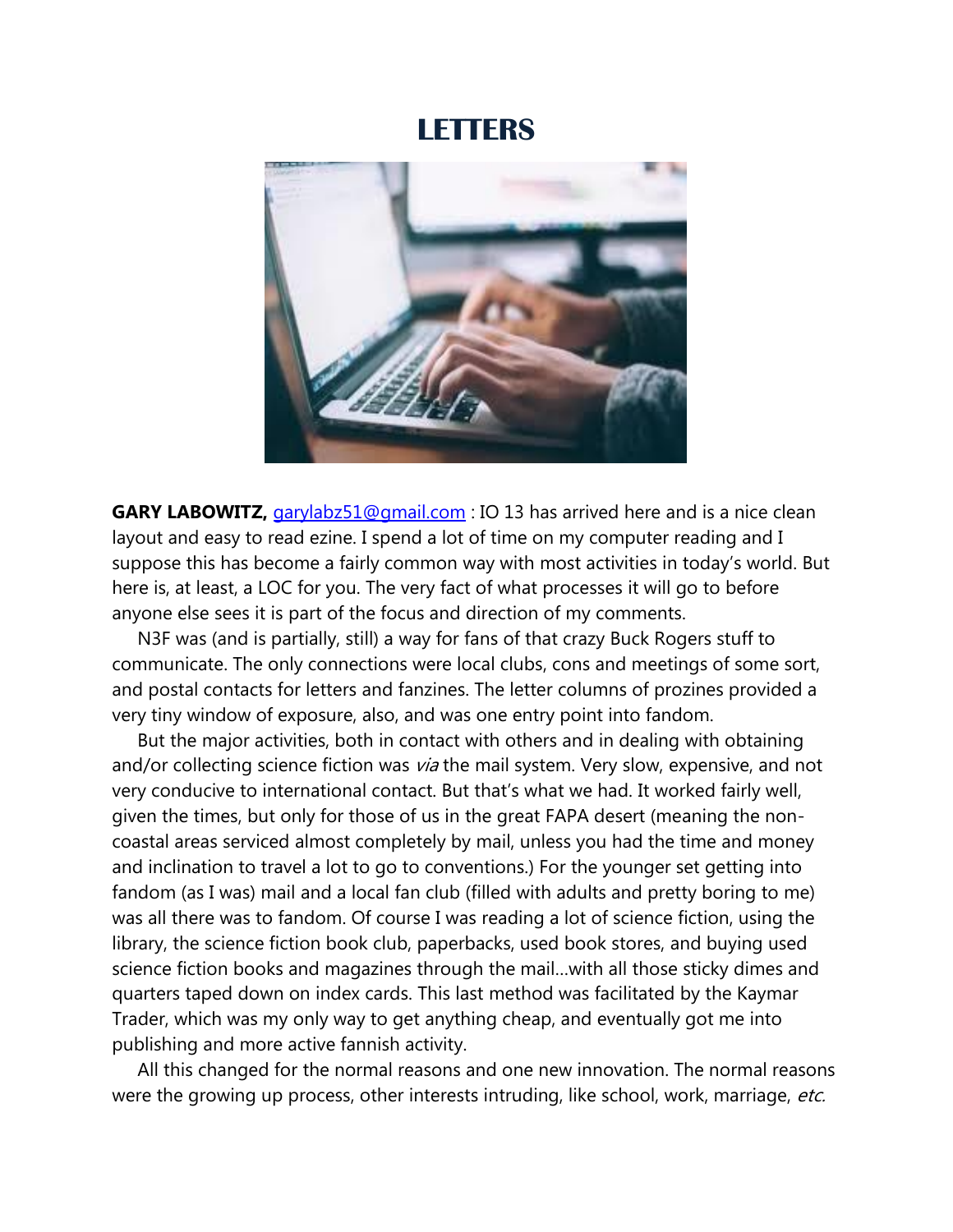The new innovation was the lower cost home computers (and kits) and the development of the internet. Since I worked for IBM on finishing college, I had some really large computers at my work, but my telecommunication software wasn't useful for connecting with others on a hobby basis. But my Apple clone and the internet made a huge difference. Email, forums, developing programs for text creation and formatting, ability to send graphics, etc., started coming fast and furiously with the real advantage of quick interchange. I started using my home computer to do all the communications I needed to interact with lots of fans, all over the country and then the whole world. All I needed was an IP address and time to dial up my provider.

 And look where it has gotten us! The internet and easy to use layers of programs and control functions has made it possible for anyone determined enough to learn new things to produce total interactions with as many persons as you could get addresses for. At fairly low cost you could produce a fanzine, using free to cheap programs, type it up, format it to the degree you had any design skills at all, add graphics and photographs (in color too) and get it sent, delivered, read, and commented on in a few days. So much for mail and print production. No more hector, mimeo, carbon paper zines. Just clean, fast, cheap, "professional" looking printed material, sent out with a press of a button. There was still a cost for internet providers and better and better computers, printers, scanners, and so on, but these got cheaper and more reliable and easy to use as the years rolled by.

 Almost all of what N3F was built up to do for fans could now be handled by each individual at his home computer den, quickly and completely at his/her control. Goodbye N3F! (I'm reminded of the comment made by Ed Yourdon in which he pointed out that when the telephone was starting to be installed in more and more locations there were getting to be so many calls that the phone company had to hire more operators. You made calls by telling the operator the number you wanted to connect to and she dialed it for you and plugged you in. The complaint made at that time was that with all the telephones it would soon grow to the point where everyone would have to work for the phone company and be an operator! And, as he pointed out, that's exactly what happened.) Anyway, back to goodbye N3F. Well, almost. There is still the hobby aspect of the club and the desire for us featherless bipeds to be in contact with one another on a personal basis. There is still the need for one-to-one help with learning some of the history, creation, and selling of science fiction. This becomes even more diffused as the *genre* becomes more fragmented into multiple aspects and styles. Here I think of fantasy, hard science fiction, alternate worlds, and I suppose even porn science fiction.

 N3F can still be helpful with history and development of science fiction and its offshoots, and even of N3F and fandom themselves. We all know that we are losing the people who created science fiction and developed it into the various versions it has had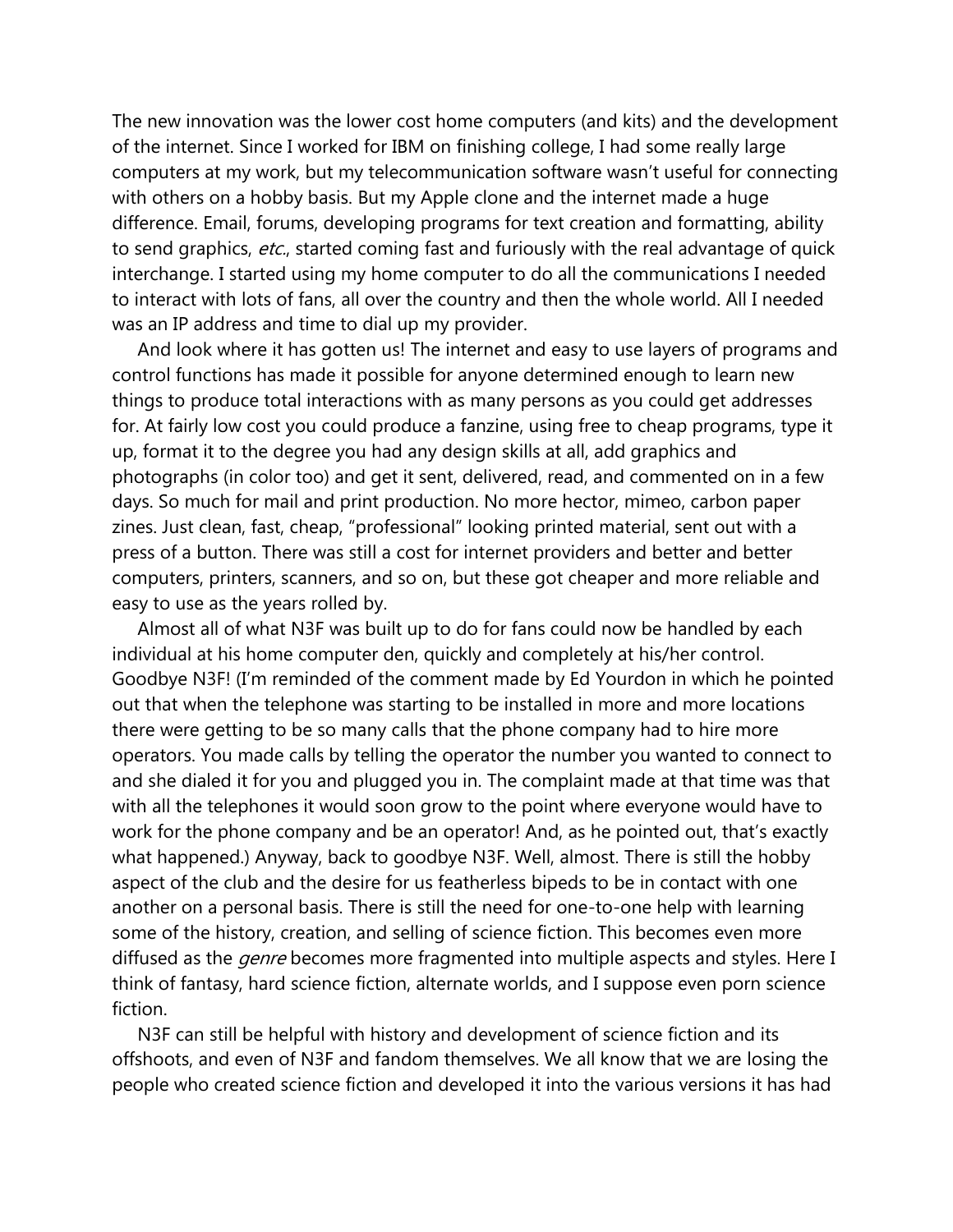in the past. And it is still going on today with a whole new set of persons. From early fantastical fictions (Wells, Verne, etc.), through the early hard science fiction (Gernsback, aSF and other magazines), through what I think of as the Golden Age (pre-actual space activity) and development of intricate fantasy worlds (in some huge series of work) we are transformed into a new way of involving ourselves in a "science fiction" interest.

 It is becoming so splintered that it is hard to imagine one club, or group, satisfying the differing needs of large numbers of members spanning a wide range of ages and interests. Gone is the need to produce paper output; we can do almost everything digitally and send electronically. Speed of communications has eliminated the politics and confusions of responses to events handled in slow motion. A structure like our federal government, built to accommodate the pace of transmitting information from state to state on horseback, is a laughable way to handle today's government processes. But we still do it. An election is held, certified, and the winners are known (barring legal problems) within hours of the voting. Why, then, are the winners sworn into office to begin their terms weeks later? Large institutions are mired in their history, their conflicting factions, and the imagined status of their structure to upgrade to what's available with today's technology. Why are the doctors' offices mired down in huge storage of paper files and use of tax transmissions to send copies of reports and test results from office to office? Even banks, with their huge investment in data processing and huge cost savings in digital information data bases still charge exorbitant fees for some activities…and delays in availability of funds as if the processes were being handled by hand at a one at a time basis by a staff of clerks! Such nonsense. We're getting to an age where schools aren't going to teach writing any more because all the students already just type everything (or dictate it) into digital storage.

 What does all this have to do with the N3F? Well, the N3F seems to have already started the switch to digital storage. Only some, who are slowly dying off, want paper magazines. The nostalgia of it all! Useless. It's all of a bygone age which hasn't gone by yet.

 The N3F is an interesting study of this syndrome. It still has some need for elements of science fiction fandom and business activity. Passing skills (writing, production) still seem to be done more pleasantly with person to person. But here comes conferencing technology. Science fiction itself has used as a medium the use of computers located on different planets with students attending class taught by a distant teacher. Impossible at that scale, but a good science fiction story. And completely possible (and being done) on our planet! Only institutions keeping artifacts (like some university libraries with a science fiction section) are piling and filing paper fanzines at this point. And lots of them are beginning to scan them into searchable data bases. I've used one myself, but just to look back at some of my old fanzines with a sigh.

I have no need, or desire, to collect paper fanzines. Please don't send me any. The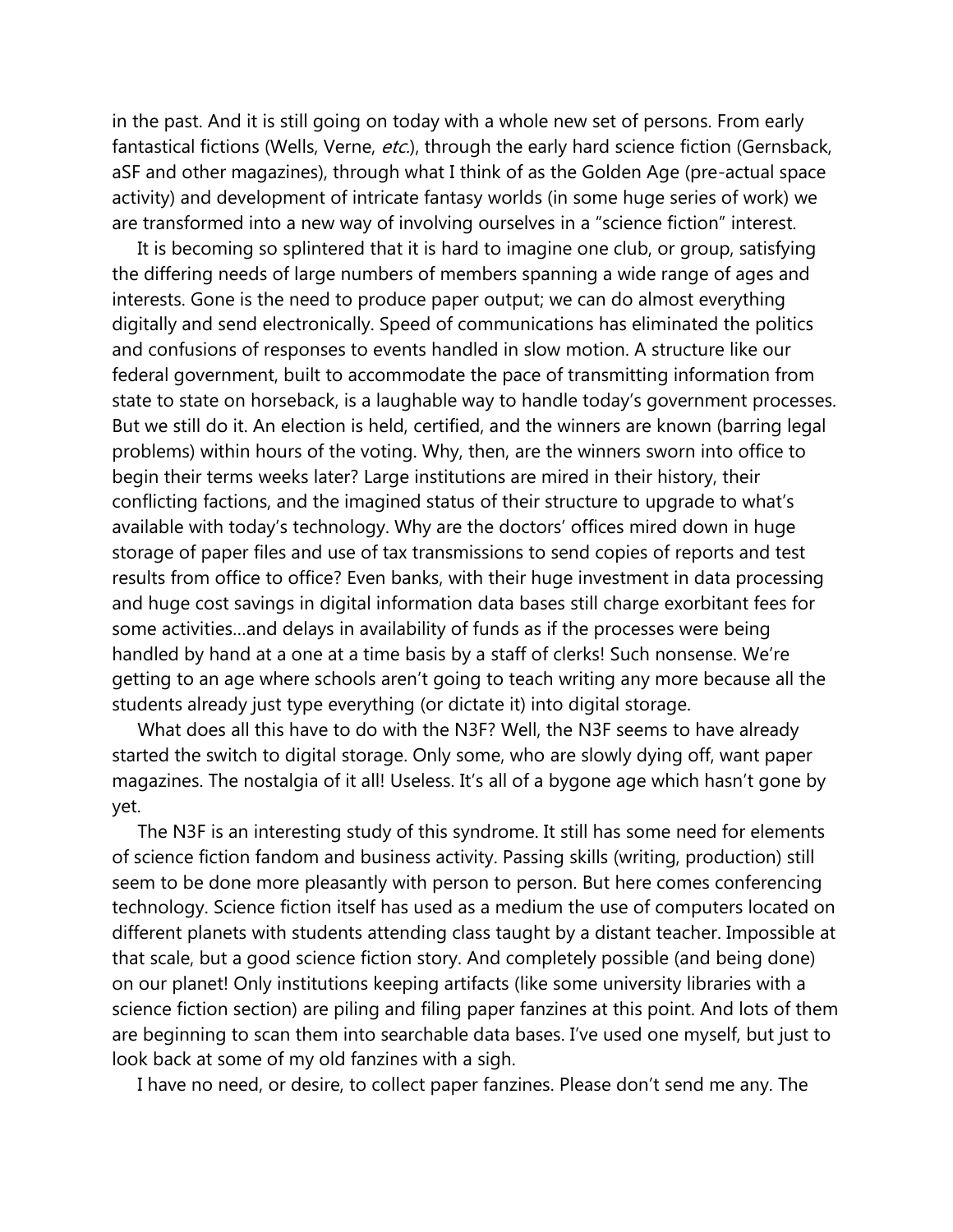only one I still think it would be nice to have is The Recluse. I sold my copy years ago, and just wish I hadn't. Oh, well, it really isn't important.

 Can N3F actually morph into something useful, while getting rid of those activities that really aren't needed in the original form any more? It will, of course, or just fade away like so many obsolete activities have.

 I'm still interested enough to want to see what happens. But it's also not important. We get everything we have as a loan to be used for a short time. That's all it is. It can be fun, instructive, aggravating, useful, or a burden. But it is just a passing parade and not important.

I guess I've finally grown up.

 Actually, I've had a pretty good time. I want to see how the N3F process will develop. I have no regrets, and I'm content.

 Thanks for a nice IO and the chance to spill out some thoughts. It's gotten longer than I expected, but it's just a bunch of zeroes and ones, after all.

 Well, it's a long and impressive letter and says a lot more than people are used to. Some of your statements are very dire, but there is a partial resolution that's like zen at the end, so it comes out well. My own prospectus for the N3F is for it to remain and keep with it. Having being is a very important factor is having something.

 Net production has its superiorities and inferiorities. In some ways it's like a spacetime warp which leaves our bodies but not our minds behind, as to its speed. It produces a new extrastellar time concept which renders it somewhat out of the mainstream of life. But I like getting color in my zines and not having to pay much for it. When I saw the net coming I expected to see fandom end up in it. The only thing is, where it says "net produce" the sf fan may find it a little difficult to figure out what to fill in. If he has patience it will come to him. But, like the fellow in the Voyager episode, the productive fan, traveling at warp speed ten, expands to fill the space-time continuum and may fade out and not return.

 In my original run of Ionispheres, Art Rapp pointed out that something had been affecting fandom and causing it to fade away. His statement was that it was television that had done that. If so, the net does it even more, and what is the solution when we're all net-dependent? I think it would be, adapt to it, and see what can be done with it. That leaves old forms behind, but they might catch up.

 I don't believe in giving up or forgetting what has been had, I believe in carrying it forward. If the effort of doing this gets to giving someone the jaws, he should remember that it has always been fun and frustration both to work with our productions in fandom.

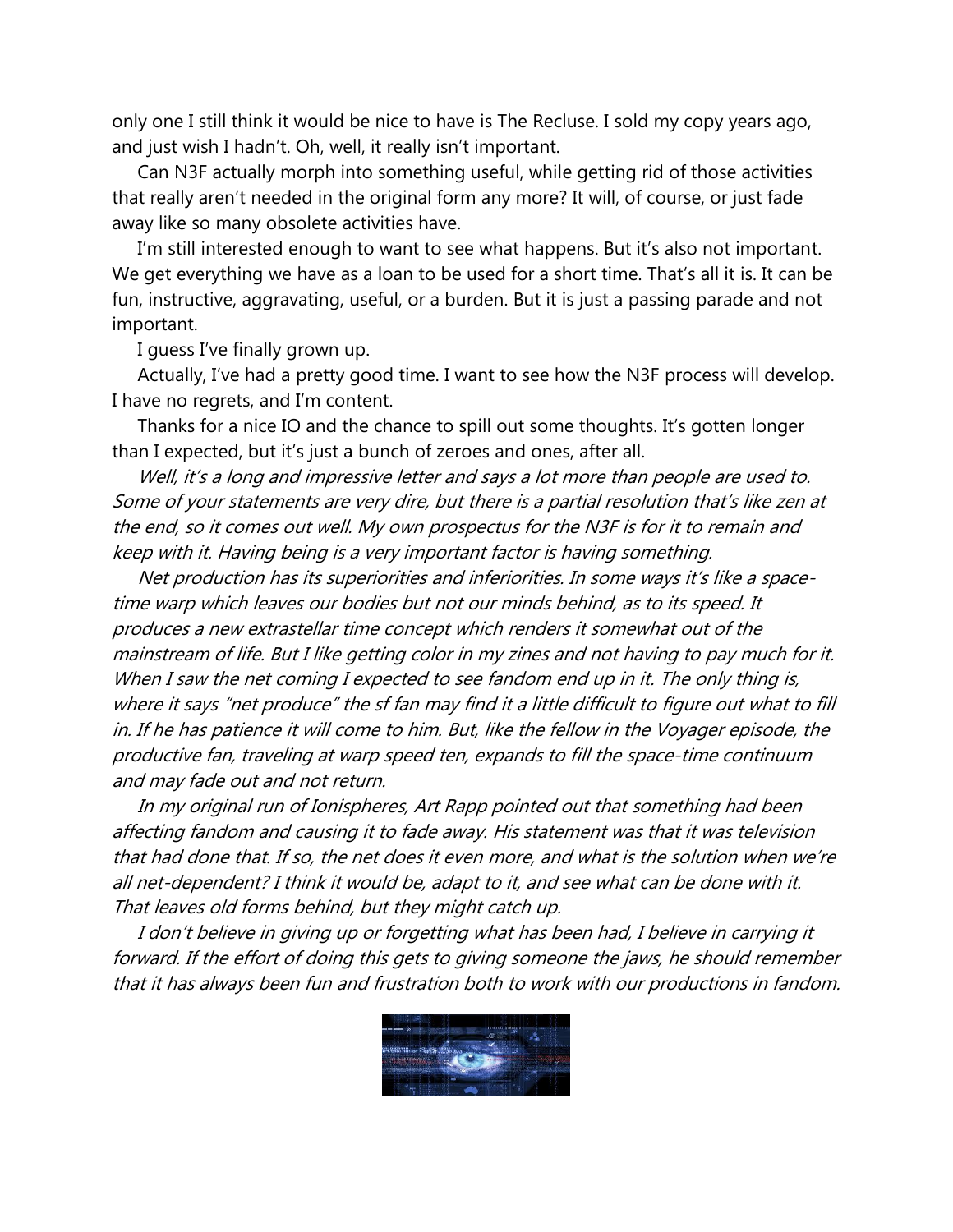## SNOW WALKER *by John Polselli*

The sun had risen high above the land. The frosty mountains, mute and ominous, Were casting looming shadows on the snow Outside a solitary house in which A man was waking. Through the night he had Heard footsteps in the frozen snow beyond His door. He listened momentarily. But sleep presided over wonderment, And soon he drifted back into his dreams. He saw large footprints in the snow outside. He did not dwell upon the mystery. Instead he started walking to the woods Which were nearby his house. The scent of pines Refreshed him, and he gazed long at the sky. He tossed a coin into the snow for luck And prayed a silent prayer that he'd be safe From things the world withholds beyond the veil In the dark, for that was all that he Could do amid the mute and frosty mountains Casting looming shadows on the snow Outside a house in which a man was sleeping.